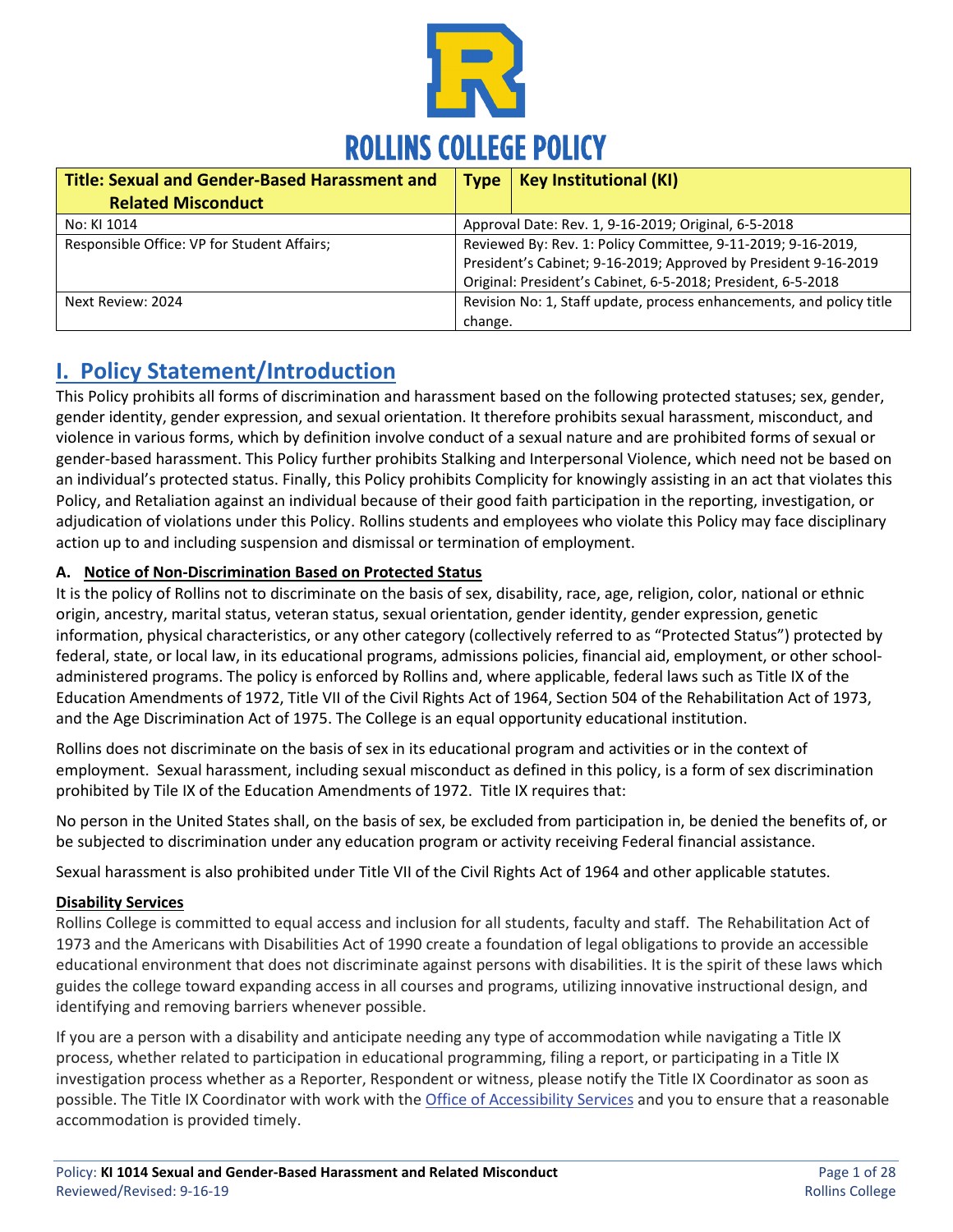## **B. Reason/Rationale for Policy**

Rollins College is committed to creating and maintaining an inclusive and welcoming community in which students, faculty, and staff can work together in an atmosphere free of discrimination. The College values safety, diversity, equity, and social justice and is firmly committed to maintaining a campus environment free from sex-based discrimination, harassment, and related misconduct and violence. Such behavior is prohibited both by federal law and by College policy and will not be tolerated. Such acts violate the essential dignity of our community member(s) and are contrary to our institutional values. The College is committed to fostering a community that promotes prompt reporting of all types of discrimination and harassment and ensures timely and fair resolution of complaints. The College is committed to taking appropriate action to eliminate sex and gender-based harassment and misconduct, prevent the recurrence of such acts, and address their effects, for both the Reporting Party and the broader community.

As a recipient of Federal funds, the College is required to comply with Title IX of the Higher Education Amendments of 1972, which prohibits discrimination on the basis of sex in education programs or activities. The Prohibited Conduct defined in this policy are types of sex discrimination; which is prohibited under Title IX. Rollins is committed to providing programs, activities, and an educational environment free from discrimination in accordance with its [Non-Discrimination](http://www.rollins.edu/human-resources/documents/policies/general-policies/nondiscrimination-policy-statement-030000.pdf)  [Policy Statement.](http://www.rollins.edu/human-resources/documents/policies/general-policies/nondiscrimination-policy-statement-030000.pdf)

## **C. Purpose**

As part of its commitment to providing a safe and welcoming campus and in compliance with Title IX, VAWA, and guidance from the Office of Civil Rights at the U.S. Department of Education, Rollins College has established a Policy on Sexual and Gender-Based Harassment and Related Misconduct including sexual violence, interpersonal violence, and stalking. The Policy, which is maintained by the Office of Title IX, sets forth:

- definitions of the types of conduct prohibited by the Policy that violate our community standards;
- the definitions of discrimination, sexual violence, harassment, sexual-based hazing/bullying, assault, exploitation, sex-based communication, interpersonal violence, coercion/force, consent, incapacitation, stalking, complicity, and retaliation; and
- identifies the Title IX coordinator and the scope of their role;
- provides information on how a member of the Rollins community can report the occurrence of prohibited conduct;
- the College's procedures for addressing and resolving reports of conduct prohibited by the policy; and
- information as to where a member of the Rollins community can obtain support or access resources, including those available confidentially, and the interim protective measures available to reporters.

This Policy can be used to educate the Rollins community on sexual and gender-based harassment and related misconduct and guide students, faculty, and staff who have been affected by sexual misconduct and harassment in any capacity.

#### **D. Sexual Assault, Sexual Violence, Interpersonal Violence, and Stalking Are Prohibited Forms of Conduct**

Just as the College's prohibition of discrimination based on a Protected Status (including Sexual Assault as a form of Sexual Harassment) is grounded in federal law, so is its prohibition against Interpersonal Violence and Stalking. The College's response to Sexual Assault, Sexual Violence, Interpersonal Violence (including domestic and dating violence), and Stalking is governed by the Jeanne Clery Disclosure of Campus Security and Campus Crime Statistics Act, 20 U.S.C. § 1092(f) (the Clery Act) and Section 304 of the 2013 Amendments to the Violence Against Women Act.

The College is committed to taking all appropriate steps to eliminate Sexual Assault, Sexual Violence, Interpersonal Violence, and Stalking; prevent the recurrence of such acts; and address their effects, both for the Reporting Party and the broader campus community.

The College recognizes that Sexual Assault, Sexual Violence, Interpersonal Violence, and Stalking encompass a broad spectrum of conduct and will respond according to both the severity of the offense and the threat it poses to the campus community.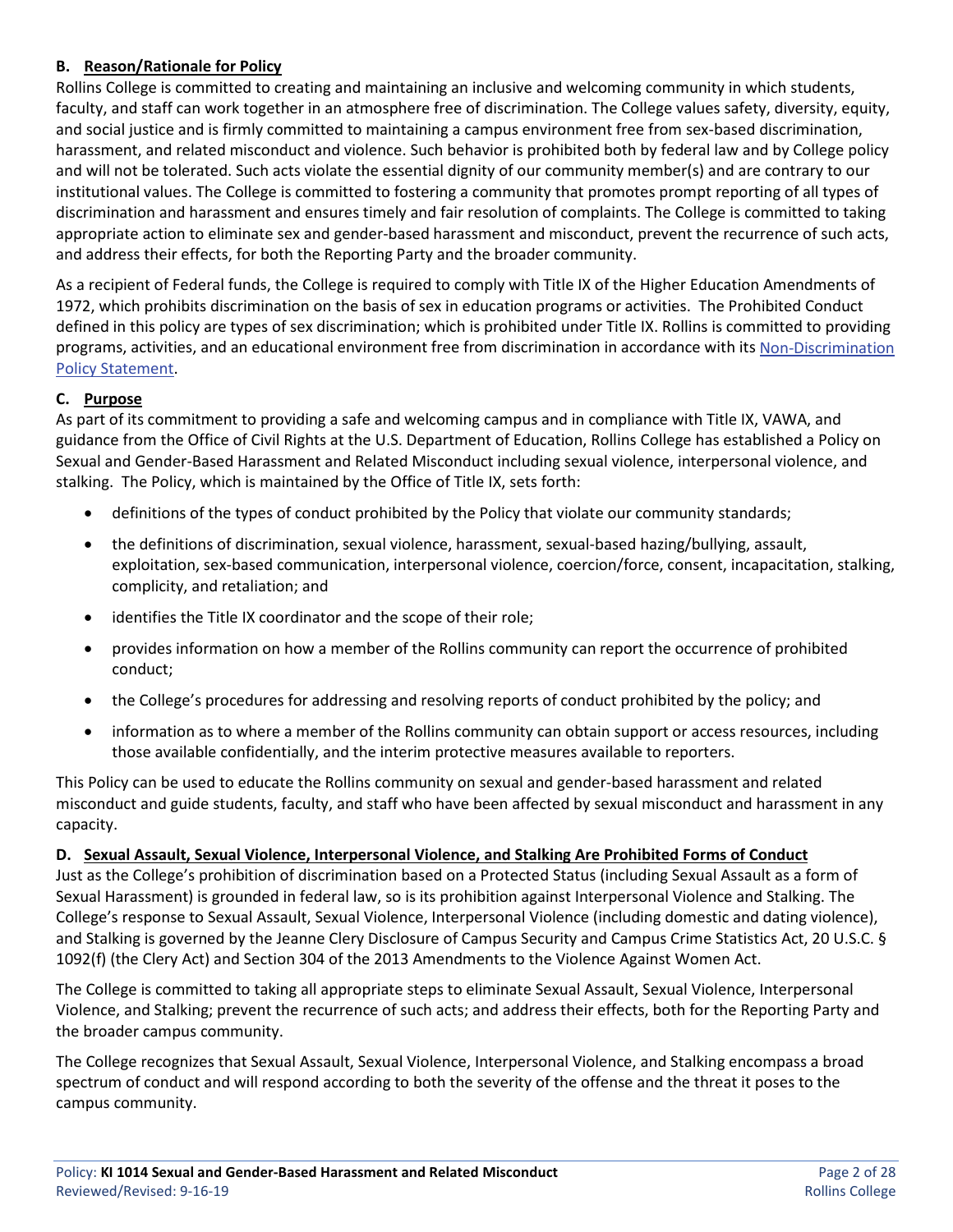# **II. Audience, Scope and Applicability**

## **A. Academic Freedom and Integrity**

The College is committed to the principles of free inquiry and expression as is central to the ethos of a liberal arts education. [This policy upholds the AAUP 1940 Statement of Principles on Academic Freedom and Tenure.](https://www.aaup.org/report/1940-statement-principles-academic-freedom-and-tenure) Vigorous discussion and debate are fundamental to this commitment, and this policy is not intended to restrict teaching methods or freedom of expression, nor will it be permitted to do so. Individual disagreement or discomfort with course content or curriculum, standing alone, is not sufficient for the conduct to constitute prohibited harassment or discrimination.

Prohibited conduct, as outlined in this policy, is not a proper exercise of academic freedom and may not be a legally protected expression. On the contrary, it compromises the College's integrity, as well as its tradition of intellectual freedom and has no place in the classroom or within the ethos of the respectful and inclusive living/learning community that Rollins seeks to embody.

Any concerns about curriculum or course content should be directed to the office of th[e Dean of the Faculty.](http://www.rollins.edu/dean-of-faculty/)

## **B. Applicability and Coverage Under this Policy**

This Policy and associated procedures applies to the conduct of, and protects, all members of the Rollins community, including faculty and adjuncts, staff, temporary employees, student employees, students, alumni, volunteers, officially recognized and unrecognized organizations and groups, and all individuals acting on behalf of, or in representation of the College in any authorized capacity or who are interacting or engaging with students, whether formally or socially. The non-discrimination provisions also apply to contractors and other third parties under circumstances within the College's control. Vendors, visitors, independent contractors, and others who conduct business with Rollins or on College property are also expected to comply with this policy. All members of the community are responsible for conducting themselves in accordance with this Policy and other College policies and procedures. This Policy and associated procedures provide for the prompt and equitable resolution of reports of sexual and gender-based misconduct.

When used in this policy, **Reporting Party** refers to the person(s) who report(s) to the College that they have been the subject of sex or gender-based discrimination, harassment, or misconduct. **Responding party** refers to the person(s) who is reported to have committed acts of sexual misconduct or harassment. A **third party** refers to any other participant in the process, including a witness to the misconduct or an individual who makes a report on behalf of someone else (third-party report). While a third-party can file a report of misconduct, a third-party may not request, initiate or request to terminate a Title IX investigation.

## **C. Jurisdiction**

All individual members and organizations in our community are responsible for their actions and behavior in relation to other members of the community, whether the conduct in question occurred on campus or at a different location. As such, this policy applies to on campus conduct and relevant off campus conduct, including conduct that occurs electronically or through an online medium or platform, if: the conduct occurred in the context of an employment or education program, or activity of the College, had continuing adverse effects on campus, or had continuing adverse effects in an off campus employment or education program or activity. Examples of covered off campus conduct include College-sponsored study abroad, research, or internship programs or employment.

In determining whether the College has jurisdiction over off campus conduct that is not part of an educational program or activity of the College, the Title IX Coordinator, or appropriate designee, will consider the seriousness of the alleged conduct, the risk of harm involved, whether both parties are members of the campus community, and whether the off campus conduct is part of a series of actions that occurred both on and off campus.

Regardless of where the conduct occurred and with whom, the College will offer resources and assistance to community members who report that they were subject to the prohibited conduct defined in this Policy. The College will also assist the Reporting Party in identifying and contacting external law enforcement agencies and community resources.

## **D.** Violence Against Unaffiliated 3<sup>rd</sup> Parties by a College Student or Employee

This Policy and associated procedures will not investigate claims against a member of the campus community where the events are unrelated to the college, the victim or reporter is an unaffiliated third-party not seeking access to the College's programs or activities and where the event took place on premises outside of the College's jurisdiction. The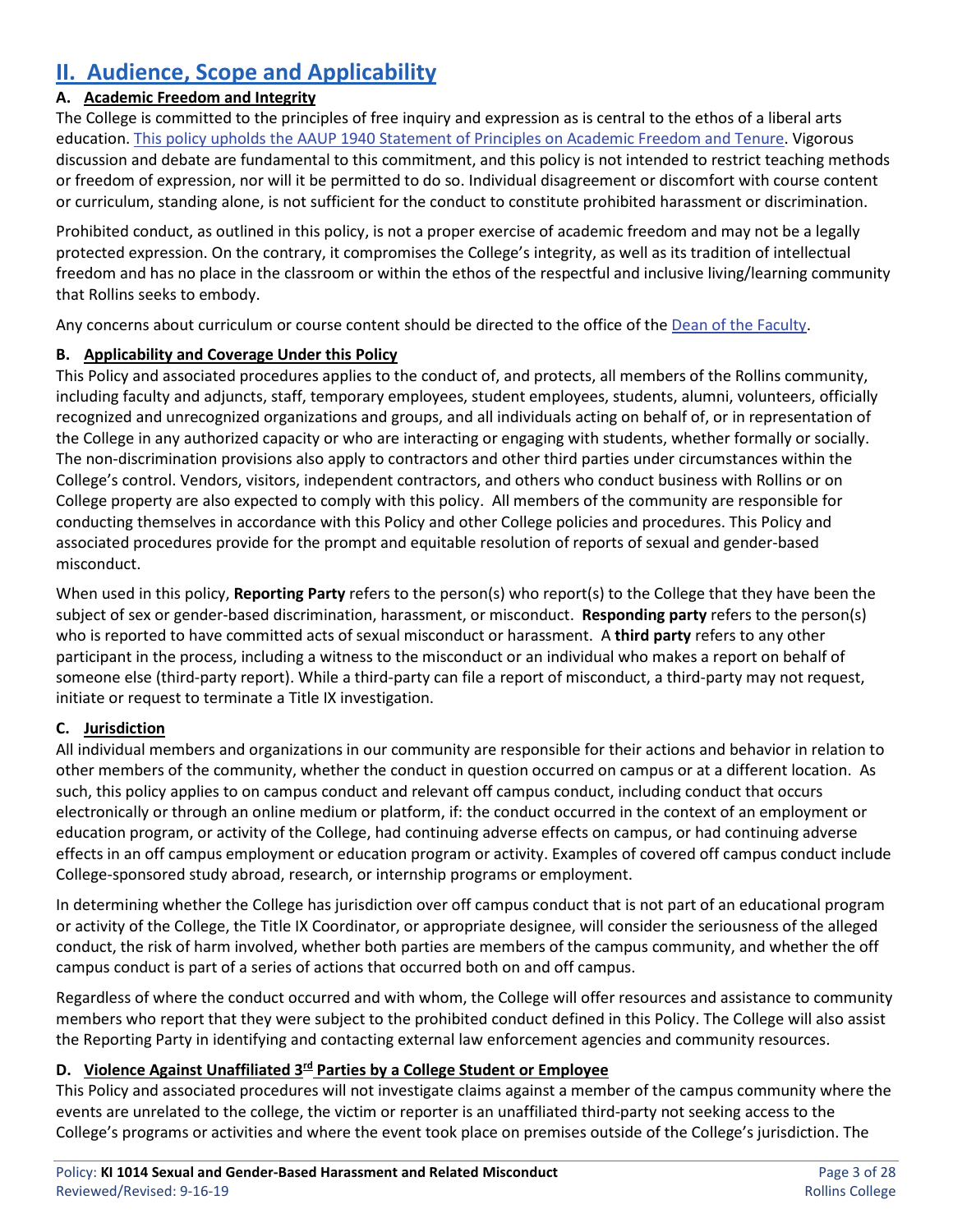applicable Policy and associated procedures for such reports is the [Code of Community Standards](http://www.rollins.edu/community-standards-responsibility/documents/code-of-community-standards.pdf) administered by the [Office of Community Standards & Responsibility](http://www.rollins.edu/community-standards-responsibility/index.html) for students. For College employees; reports, investigation, and adjudication will be administered through the [Human Resources Department.](http://www.rollins.edu/human-resources/index.html)

## **E. Reports Involving College Employees**

Rollins College reserves the right to make a determination about the most appropriate policy and/or procedure to apply to any given complaint, grievance, or inquiry based on the circumstances and the parties involved in the report or complaint. The Title IX Coordinator, or appropriate designee, will work in consultation with the [Human Resources](http://www.rollins.edu/human-resources/index.html)  [Department,](http://www.rollins.edu/human-resources/index.html) and may include the appropriate Vice President, to make this determination when the report includes matters of sexual and gender-based discrimination, harassment, misconduct or violence, made by any individual, *against* a College *employee* where the College also has a duty to respond unde[r Title VII.](http://www.rollins.edu/human-resources/documents/policies/conduct-performance/HR7450_Sexual%20Harassment_11.15.2016.pdf) The care of students involved in sexbased discrimination reports involving a College employee will still remain with the [Dean of Students](http://www.rollins.edu/dean-of-students/) even when the matter is adjudicated under Title VII.

## **F. Reports Involving Minors**

Individuals who suspect that a minor is being harmed or observe a minor being harmed should contact law enforcement. Winter Park Police can be reached at (407) 644-1313 or if a minor is in imminent danger, dial 911.

In addition, under Florida law, any person who knows of or reasonably suspects abuse, neglect, or abandonment of a minor, or exploitation of a vulnerable adult has an obligation to report that suspicion to the Florida Department of Children & Families. Reports can be made by calling Florida Abuse Hotline by dialing 1-800-96-ABUSE or online at [http://www.myflfamilies.com/service-programs/abuse-hotline/report-online.](http://www.myflfamilies.com/service-programs/abuse-hotline/report-online) More information is located here: <http://www.myflfamilies.com/service-programs/abuse-hotline>

Under Florida law, College employees are mandated to report any abuse of a minor (under the age of 18) to the Florida Abuse Hotline. The College must comply with all state and federal laws within the context of reports of crimes involving minors on campus, including sexual assault. The College's Child Protection Policy is located here: <http://www.rollins.edu/human-resources/documents/policies/general-policies/child-protection-policy.pdf>

## **III. Resources, Support Information, and Assistance**

## **A. Office of Title IX**

The Office of Title IX has primary responsibility for administering this Policy and oversees the investigation, response to, and resolution of all reports of Prohibited Conduct as outlined in this Policy; however, questions, concerns, and/or reports may be addressed to any of the on-campus individuals or offices in the Resources section of this policy. The Office of Title IX and specifically, the Title IX Coordinator, will maintain all reports of sex and gender-based harassment and related misconduct.

## **B. Title IX Coordinator and Deputy Coordinators**

The College has a designated Title IX Coordinator to direct the Office of Title IX and Deputy Title IX Coordinators. The Title IX Coordinator oversees the College's investigation, response to, and resolution of all reports of prohibited conduct based on sex as defined in this Policy. The Title IX Coordinator is also responsible for oversight of education and training in the campus community, and for coordinating compliance with the legal requirements and best practices under Title IX. The Title IX Coordinator and Deputies are:

- knowledgeable and trained in College policies and procedures and relevant state and federal laws;
- available to advise any individual, including a Reporting Party, a Responding Party, or a third party, about College and community resources and reporting options;
- available to provide assistance to any College employee regarding how to respond appropriately to a report of Title IX-related Prohibited Conduct, Interpersonal Violence, Stalking, and related Complicity and Retaliation;
- participate in ensuring the effective implementation of this Policy, including monitoring compliance with all procedural requirements, record keeping, and timeframes; and
- responsible for overseeing training, prevention, and education efforts and periodic reviews of climate and culture.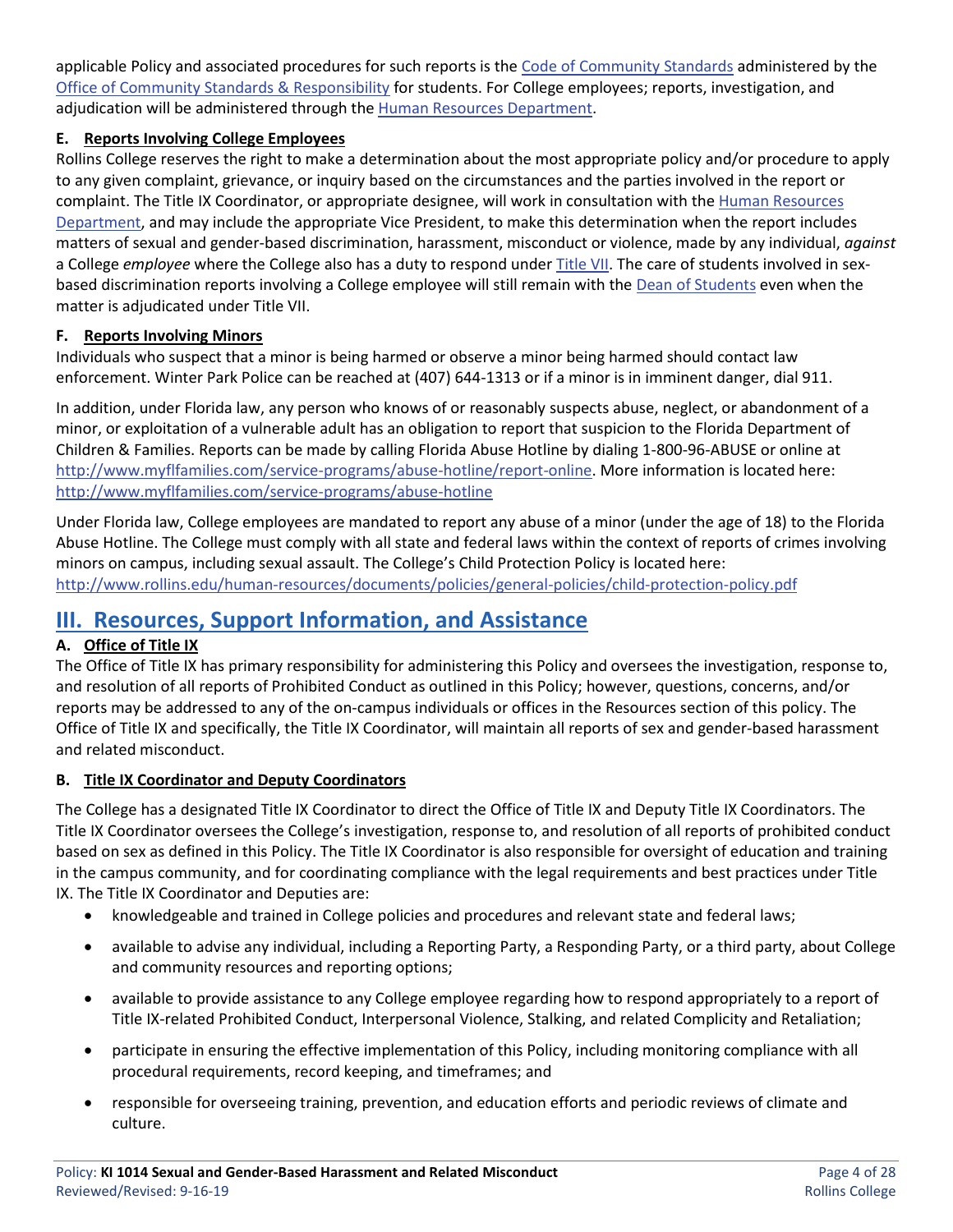### **Rollins College Title IX Coordinator**

Sarah Laake, Director and Title IX Coordinator Rollins College – Office of Title IX 1000 Holt Avenue, Box 2776 Winter Park, FL 32789 Office Location: Campus Center 103 (407) 691-1773 | [Rollins.edu/TitleIX](http://www.rollins.edu/sexual-misconduct/index.html) [slaake@rollins.edu](mailto:slaake@rollins.edu) | [TitleIX@rollins.edu](mailto:TitleIX@rollins.edu)

**Concerns about the College's application of Title IX under this policy may be addressed to the United States Department of Education, Office of Civil Rights: 1-800-421-3481 [OCR@ed.gov](mailto:OCR@ed.gov)**

#### **Rollins College Deputy Title IX Coordinators**

The Title IX Coordinator or Deputy Coordinators can help any College community member understand the policy and the options for resolving concerns raised under this policy.

| Matt Hawks                                                | Pennie Parker                                                |
|-----------------------------------------------------------|--------------------------------------------------------------|
| AVP, Human Resources & Risk Management                    | Director of Athletics, Sr. Woman Administrator               |
| 1000 Holt Avenue, Box 2718                                | 1000 Holt Avenue, Box 2730                                   |
| Winter Park, FL 32789                                     | Winter Park, FL 32789                                        |
| Office location: Troutman Building, 2 <sup>nd</sup> floor | Office location: Alfond Sports Center, 2 <sup>nd</sup> floor |
| (407) 646-2577   mhawks@rollins.edu                       | (407) 646-2636   pparker@rollins.edu                         |

## **IV. Prohibited Conduct and Applicable Definitions**

This Policy prohibits discrimination and harassment based on the following protected statuses; sex, gender, gender identity, gender expression, and sexual orientation. In addition, the policy addresses a broad spectrum of behavior, all of which fall under the broad umbrella of sex discrimination.

#### **A. Discrimination and Harassment Based on Protected Statuses Under this Policy**

- **1. Protected Statuses Under this Policy**
	- Gender: an individual's socially-constructed status based on the behavioral, cultural, or psychological traits typically associated with societal attribution of masculinity and femininity, typically related to one's assigned sex at birth.
	- Gender Expression: how someone expresses gender through appearance, behavior, or mannerisms. A person's gender expression may or may not be the same as their gender identity or assigned sex at birth.
	- Gender Identity: the gender with which an individual identifies psychologically, regardless of what gender was assigned at birth.
	- Sex: an individual's biological status of male or female, including pregnancy. Conduct of a sexual nature is by definition based on sex as a protected status.
	- Sexual Orientation: the inclination or capacity to develop intimate emotional, spiritual, physical, and/or sexual relationships with people of the same sex or gender, a different sex or gender, or irrespective of sex or gender.

#### **2. Discrimination**

Discrimination is any unlawful distinction, preference, or detriment to an individual as compared to others that is based on an individual's protected status as defined above, and that is sufficiently serious to unreasonably interfere with or limit:

- Access to employment or conditions and benefits of employment (e.g., hiring, advancement, assignment);
- A student's or admission applicant's ability to participate in, access, or benefit from educational programs, services, or activities (e.g., admission, academic standing, grades, assignments, campus housing, athletics, student internships or employment);
- Ability to participate in a volunteer activity; or
- Ability to participate in, access, or benefit from the College's programs.

Discrimination includes failing to provide reasonable accommodations, consistent with state and federal law, to a qualified person with a disability.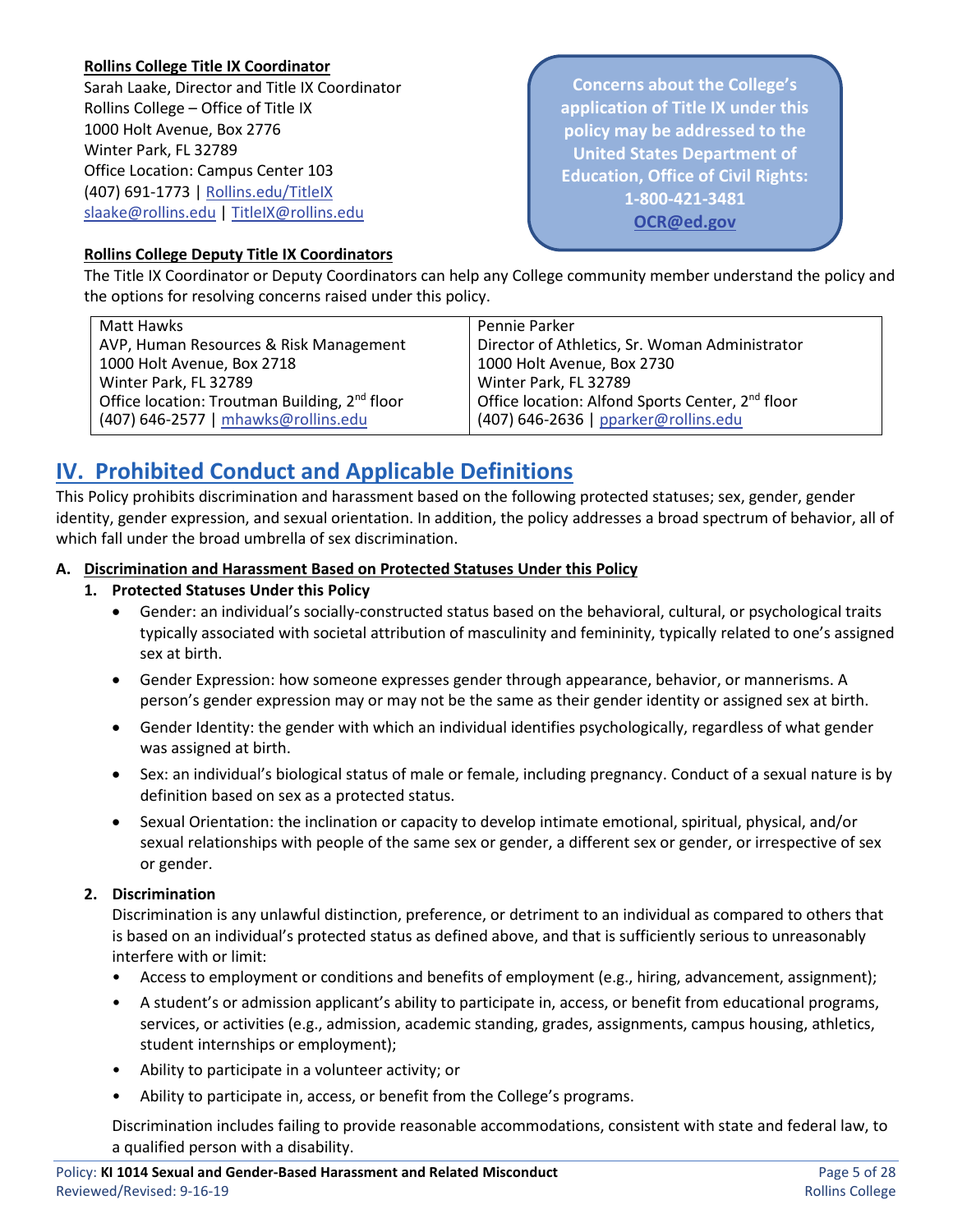#### **3. Harassment**

Harassment is a type of discrimination that occurs when verbal, physical, electronic, or other conduct based on an individual's protected status, interferes with that individual's, (a) educational environment (e.g., admission, academic standing, grades, assignment); (b) work environment (e.g., hiring, advancement, assignment); (c) participation in a College program or activity (e.g., campus housing, athletics); or (d) receipt of legitimatelyrequested services (e.g., disability or religious accommodations), thereby creating hostile environment harassment or quid pro quo harassment, as defined below.

#### • **Hostile Environment Harassment**

Unwelcome conduct based on a protected status, that is so severe, persistent, or pervasive that it alters the conditions of education, employment, or participation in a College program or activity, thereby creating an environment that a reasonable person in similar circumstances and with similar identities would find hostile, intimidating, or abusive. A single isolated incident of harassment may create a hostile environment if the incident is sufficiently severe. The more severe the conduct, the less need there is to show a pattern of incidents to demonstrate the existence of a hostile environment, particularly if the harassment is physical, involved physical touching of oneself or another or exposure of oneself.

#### • **Quid Pro Quo Harassment**

Unwelcome conduct based on a protected status, where submission to or rejection of such conduct is used, explicitly or implicitly, as the basis for decisions affecting an individual's education, employment, or participation in a College program or activity.

#### • **Additional Guidance about Discrimination and Harassment**

Consistent with the definitions provided above, conduct that constitutes discrimination and harassment may also include, but is not limited to:

- o May be blatant and involve an overt action, threat, or reprisal; or may be subtle and indirect, with a coercive aspect that is unstated but implied.
- $\circ$  May or may not include intent to harm. Intent is not a valid defense to discrimination and harassment.
- o May not always be directed at a specific target.
- o May be committed by anyone, regardless of protected status, position, or authority. While there may be a power differential between the Reporting Party and the Responding Party – perhaps due to differences in age or educational, employment, positional, or social status – discrimination and harassment can occur in any context.
- $\circ$  May be committed by a stranger, an acquaintance, or someone with whom the Reporting Party has a current or previous relationship, including a romantic or sexual relationship, platonic, or professional relationship.
- $\circ$  May be committed by or against an individual or by or against an organization or group.
- $\circ$  May occur in the classroom, in the workplace, in residential settings, or in any other setting.
- o May be a pattern of behavior or, if sufficiently severe, a one-time event.
- $\circ$  May be committed in the presence of others, when the Reporting Party and Responding Party are alone, or through remote communications, including email, text messages, or social media.
- o May take the form of threats, assault, property damage, economic abuse, and violence or threats of violence.
- o May include harassing or retaliatory behavior directed to a sexual or romantic partner, family member, friend, or pet of the Reporting Party.
- o This is not an exhaustive list.

#### **B. Prohibited Conduct Including Sexual Misconduct**

This section of the policy addresses a broad spectrum of behavior, all of which fall under the broad definition of sexual harassment.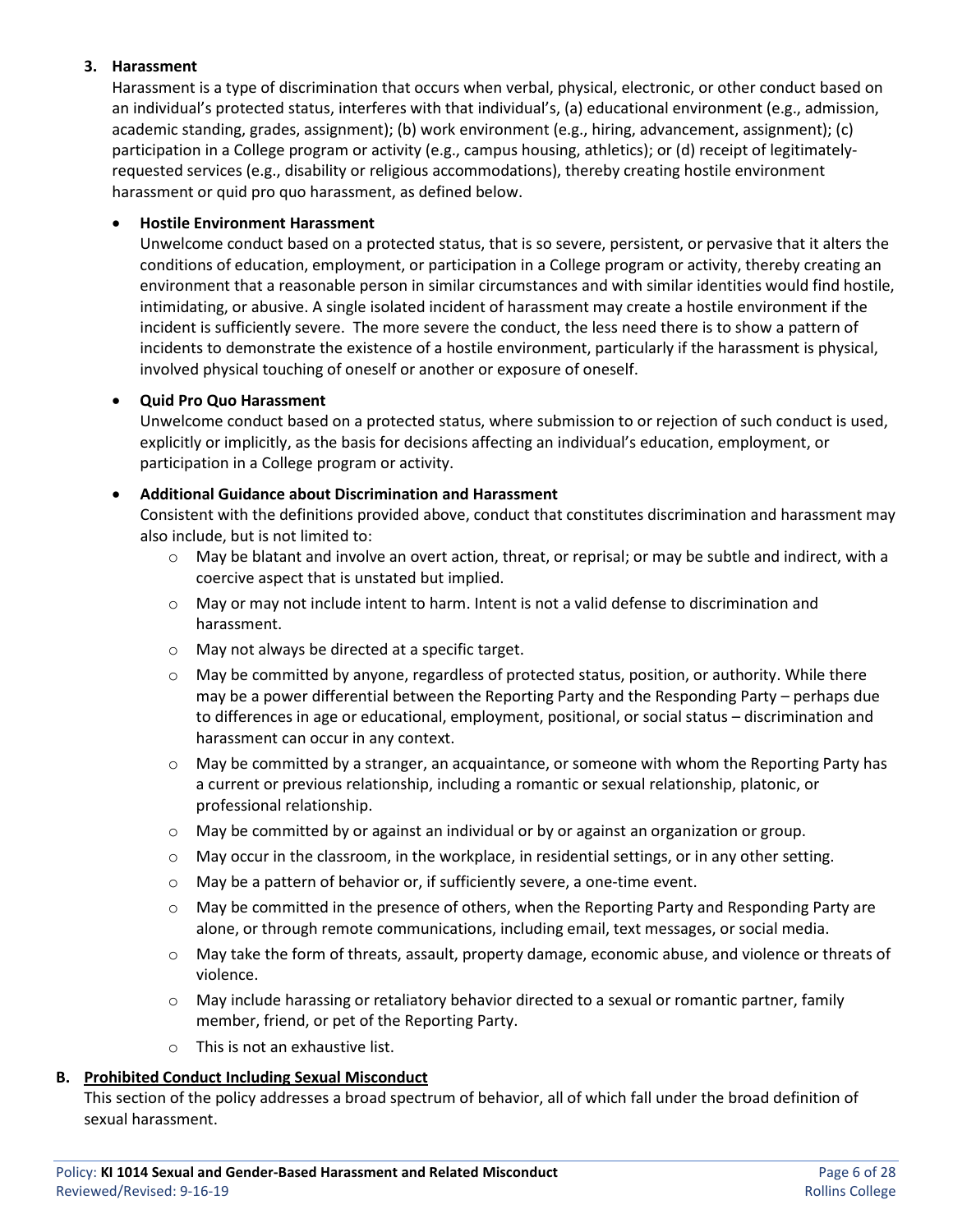#### **1. Sexual or Gender-Based Harassment**

This type of conduct may include, but is not limited to:

- a. unwelcome sexual advances, requests for sexual favors and other verbal, physical, or electronic conduct of a sexual nature that creates a hostile, intimidating, or abusive environment; or
- b. verbal, physical, or electronic harassment or threats based on sex, gender, sexual orientation, or sexstereotyping that creates a hostile, intimidating, or abusive environment, even if those acts do not involve conduct of a sexual nature; or
- c. harassment for exhibiting what is perceived as a stereotypical characteristic for one's sex or for failing to conform to stereotypical notions of masculinity and femininity, regardless of the actual or perceived sex, gender, sexual orientation, gender identity, or gender expression of the individuals involved; or
- d. unwanted and unsolicited sexual advances, requests for sexual favors, and other deliberate or repeated communication of a sexual nature, whether spoken, written, physical or pictorial.

This type of conduct shall constitute sexual or gender-based harassment when:

- Submission to such conduct is made either implicitly or explicitly a term or condition of an individual's employment, academic status or participation in College-sponsored activities;
- Rejection of such conduct is used as the basis, implicitly or explicitly, for imposing adverse terms and conditions of employment, academic status or participation in College-sponsored events; or
- Such conduct has the purpose or effect of unreasonably interfering with an individual's work or academic performance or creating an intimidating, hostile or offensive working or learning environment

A single isolated incident of sexual or gender-based harassment may create a hostile environment if the incident is sufficiently severe. The more severe the conduct, the less need there is to show a pattern of incidents to demonstrate the existence of a hostile environment, particularly if the harassment is physical, involved physical touching of oneself or another or exposure of oneself.

Gender-based harassment may include acts of verbal, nonverbal, or physical aggression, intimidation, or hostility based on sex or sex-stereotyping, even if those acts do not involve conduct of a sexual nature.

Examples include, but are not limited, to:

- Making demeaning sexist statements, humor or jokes about sex or gender-specific traits, crude sexual remarks, offensive stories, remarks of a sexual nature about a person's clothing or body, remarks about sexual activity or experiences, sexual innuendo or other suggestive comments, offensive notes, sexual propositions, or insults and threats that an individual communicates are unwanted and unwelcome.
- Displaying or circulating of written materials or pictures degrading to an individual(s) or gender group.
- Engaging in inappropriate or unwelcome physical contact or suggestive body language, such as touching, patting, pinching, hugging, kissing or brushing against an individual's body.
- Giving undue and unwelcome attention, such as repeated inappropriate flirting, compliments about clothing or physical attributes, staring or making sexually oriented gestures.
- Making a student's work or an employee's job more difficult because of that person's sex, gender identity, or sexual orientation.
- Using a position of power and authority to: 1) threaten or punish, either directly or by implication, for refusing to tolerate harassment, refusing to submit to sexual activity, or for reporting harassment; 2) promise rewards in return for sexual favors.
- Engaging in demeaning verbal and other expressive behavior of a sexual or gendered nature in settings.
- This is not an exhaustive list.

#### **2. Sexual or Gender-Based Hazing/Bullying**

This type of conduct may include sexual activities where consent is questionable due to the coercive dynamics and peer pressure inherent in hazing. Reports of hazing and bullying of a sexual nature may be assessed by the Title IX Coordinator in consultation with the Dean of Students and the Director of Community Standards & Responsibility *or* the Dean of Faculty and AVP of Human Resources, to determine whether the report will be processed under the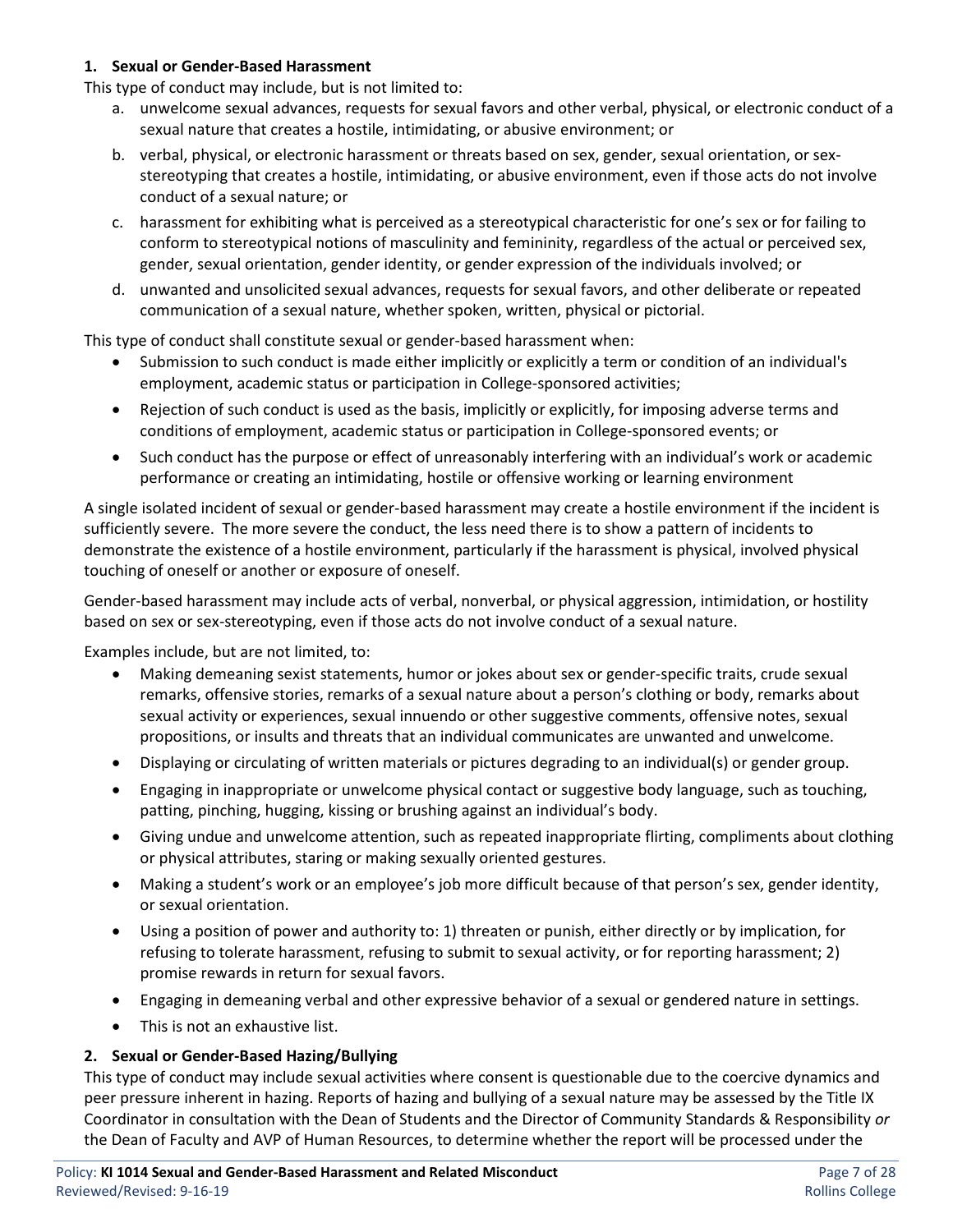Title IX policy, the Code of Community Standards, or other appropriate policy within the employment context. None of these options preclude the Reporting Party from accessing resources, support services, or interim measures of protection. The definition of Sexual or Gender-based Hazing/Bullying is an extension of the definition of Sexual Harassment above (including context about a single isolated incident) and is an extension of the definition of Hazing found in the [Code of Community Standards.](http://www.rollins.edu/community-standards-responsibility/documents/code-of-community-standards.pdf)

The conduct shall constitute sexual or gender-based hazing/bullying when:

- Submission to such conduct is made, either implicitly or explicitly, a term or condition of an individual's initiation, affiliation, membership or participation in College-sponsored organizations, activities, or professional advancement (such as athletics, fraternity/sorority life, other student or professional organizations, tenure process, etc.);
- Rejection of such conduct is used as the basis, implicitly or explicitly, for imposing adverse terms and conditions of initiation, affiliation, membership, or participation in College-sponsored organizations, activities, or professional advancement; or
- Such conduct has the purpose or effect of unreasonably interfering with an individual's ability to affiliate with a group or organization or creating an intimidating, hostile, or offensive environment.

Examples include, but are not limited, to:

- o Any form of sexual cruelty, whether implied, coercive, threatened or required, such as:
	- sexual contact or penetration with any type of object or body part in any bodily orifice, including "elephant walks" of any kind.
	- **•** performance of any sexual act on any other person regardless of whether or not that person is consenting to sexual contact.
- $\circ$  Any form of emotional hazing or humiliation of a sexually explicit or degrading nature, whether implied, coercive, threatened, or required, such as:
	- disrobing or exposing the intimate body parts for any reason including for the purposes of body shaming, such as: "public body-critiquing assembly", circling the fat on the intimate parts of the body, marking the intimate parts of the body for any reason including branding, "boob ranking", etc.
- o Any form of hazing that creates a sexually hostile environment, such as:
	- performing chants, hurling slurs, hanging banners, or distributing flyers with words or messaging of a sexually explicit or degrading nature, etc.
	- circulating sexually explicit or degrading content, whether hard copy or electronically, within the context of hazing.
- $\circ$  Any conduct of a sexually explicit or degrading nature committed within the context of hazing/bullying that meets the definition under any other form of prohibited conduct under this policy.
- o This is not an exhaustive list of examples.

The [Code of Community Standards](http://www.rollins.edu/community-standards-responsibility/documents/code-of-community-standards.pdf) defines Hazing as follows:

A dangerous, mean-spirited, and hurtful way to condition a person or people for initiation, membership, or affiliation into a group or organization. Hazing can be physical or mental in nature. Rollins College does not tolerate hazing activities of any kind.

The Chad Meredith Act makes dangerous hazing a crime in Florida. The bill, named for a University of Miami freshman who drowned in a campus lake while trying to join a fraternity in 2001, makes hazing that results in serious injury or death a felony punishable by up to five years in prison, even if the victim consents.

The College abides by Florida state laws regarding hazing. The law states that the following practices will not be permitted:

• Any action or situation which recklessly or intentionally endangers the mental or physical health or safety of a student for purposes including, but not limited to, initiation or admission into or affiliation with any organization operating under sanction of a postsecondary institution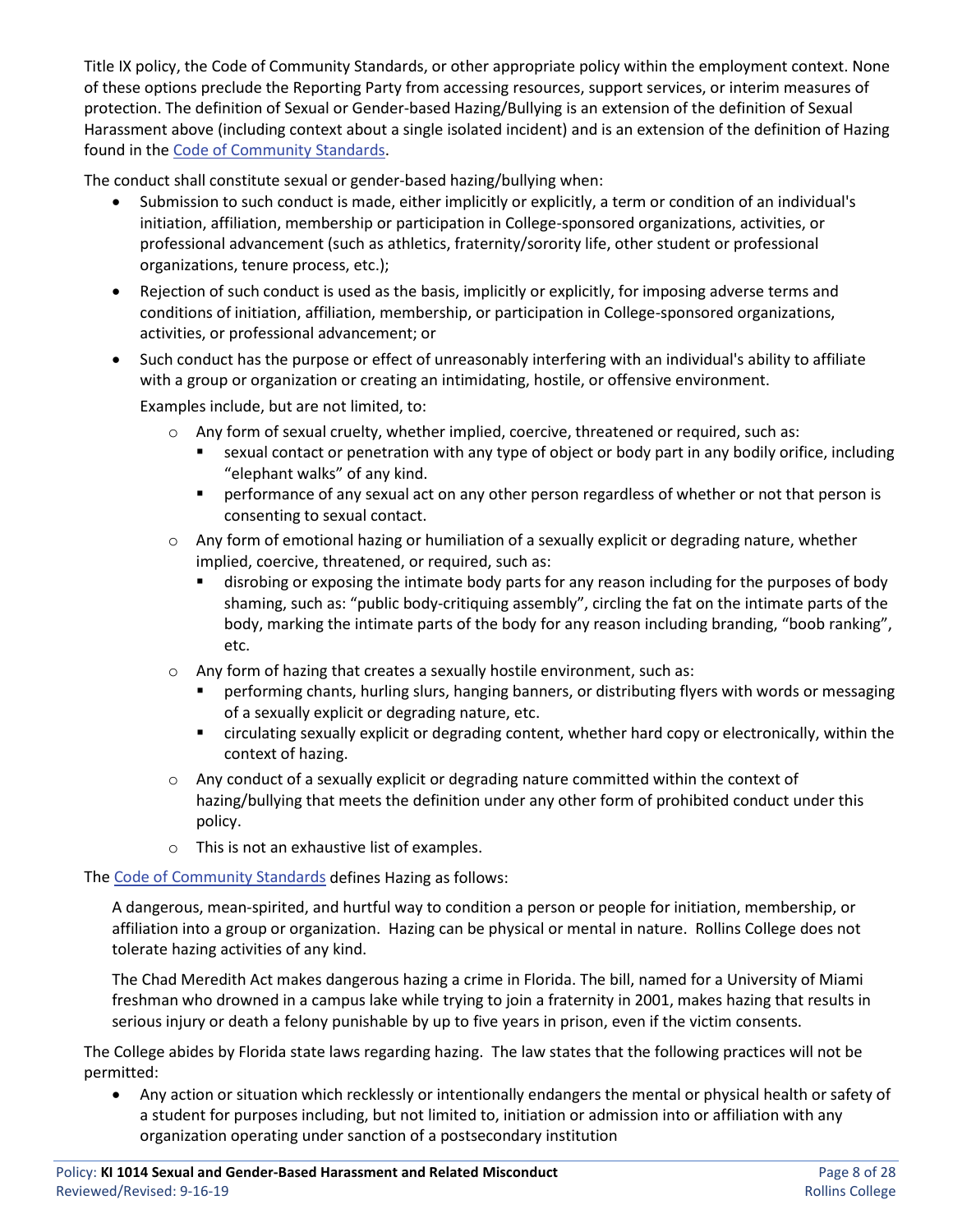- Pressuring or coercing a student into violating state or federal law
- Brutality of a physical nature, such as whipping, beating, branding, exposure to the elements, forced consumption of food, liquor, drug, or other substance
- Any other forced physical activity which could adversely affect the physical health or safety of the student
- Any activity which could subject the student to extreme mental stress, such as sleep deprivation, forced exclusion from social contact, forced conduct which could result in extreme embarrassment, or any other forced activity that could adversely affect the mental health or dignity of the student

The above activities are considered hazing, whether the student who is the subject of hazing agrees to participate or not. The hazing policy applies to students and other persons associated with any student group, team, or organization.

Additional guidelines and resources about hazing can be found at [www.ncaa.org,](http://www.ncaa.org/) [www.fipg.org,](http://www.fipg.org/) and [www.hazingprevention.org.](http://www.hazingprevention.org/)

#### **3. Sexual Violence**

Sexual Violence – whether attempted or completed – is prohibited. This type of conduct is defined as having or attempting to have sexual contact or sexual intercourse with another individual without consent, including instances where the individual is/was incapable of giving consent because of their age or because of their temporary or permanent mental incapacity. This includes sexual contact or sexual intercourse achieved by the use of threats, physical force or sexual coercion, where an individual did not consent to a particular sexual act or series of acts, or where an individual had not given or had withdrawn consent due to incapacitation or for any other reason. The behavior may involve individuals who are known to one another or have an intimate and/or sexual relationship, or may involve individuals not known to one another. Sexual violence includes fondling and sexual assault is defined as follows:

#### **a. Fondling: Non-consensual Sexual Contact**

Having or attempting to have sexual contact with another individual, without consent. Sexual contact includes but is not limited to touching of another person's clothed or unclothed body, including but not limited to the mouth, neck, buttocks, anus, genitalia, or breast, by another individual with any part of the body or any object in a sexual manner. Causing the other to touch one's intimate parts or another's body for one's own sexual gratification; and partially or fully disrobing of another individual without consent, are also forms of nonconsensual sexual contact.

#### **b. Sexual Assault: Non-consensual Sexual Intercourse**

Having or attempting to have sexual intercourse with another individual, whether clothed or unclothed, without consent. Sexual intercourse includes but is not limited to vaginal or anal penetration, however slight, with any part of the body or any object in a sexual manner, or oral copulation by mouth-to-genital contact (oral sex). In addition, non-consensual condom removal during sexual intercourse, known as "stealthing," by any party, without the consent of all parties engaged in an otherwise consensual sexual encounter, is considered sexual assault.

#### **4. Sexual Coercion or Force**

Coercion or force includes conduct of an intimidating nature - which may or may not be severe and/or pervasive, express or implied threats of physical, emotional or social harm, pressure and/or oppressive behavior – that would reasonably place an individual in fear of immediate or future harm and that is employed to persuade or compel someone to engage in sexual contact while wrongfully impairing or eliminating an individual's ability to exercise their own free will to choose whether or not to engage in intimate contact.

Examples of coercion or force may include but are not limited to:

- causing the deliberate incapacitation of another person by administering a drug, intoxicant or similar substance that impairs the person's ability to give consent;
- threatening or using physical force, including the imposition of one's body mass, hands, arms or legs, to confine, imprison, or otherwise physically tie or hold someone back or down, block the exit, or to in any way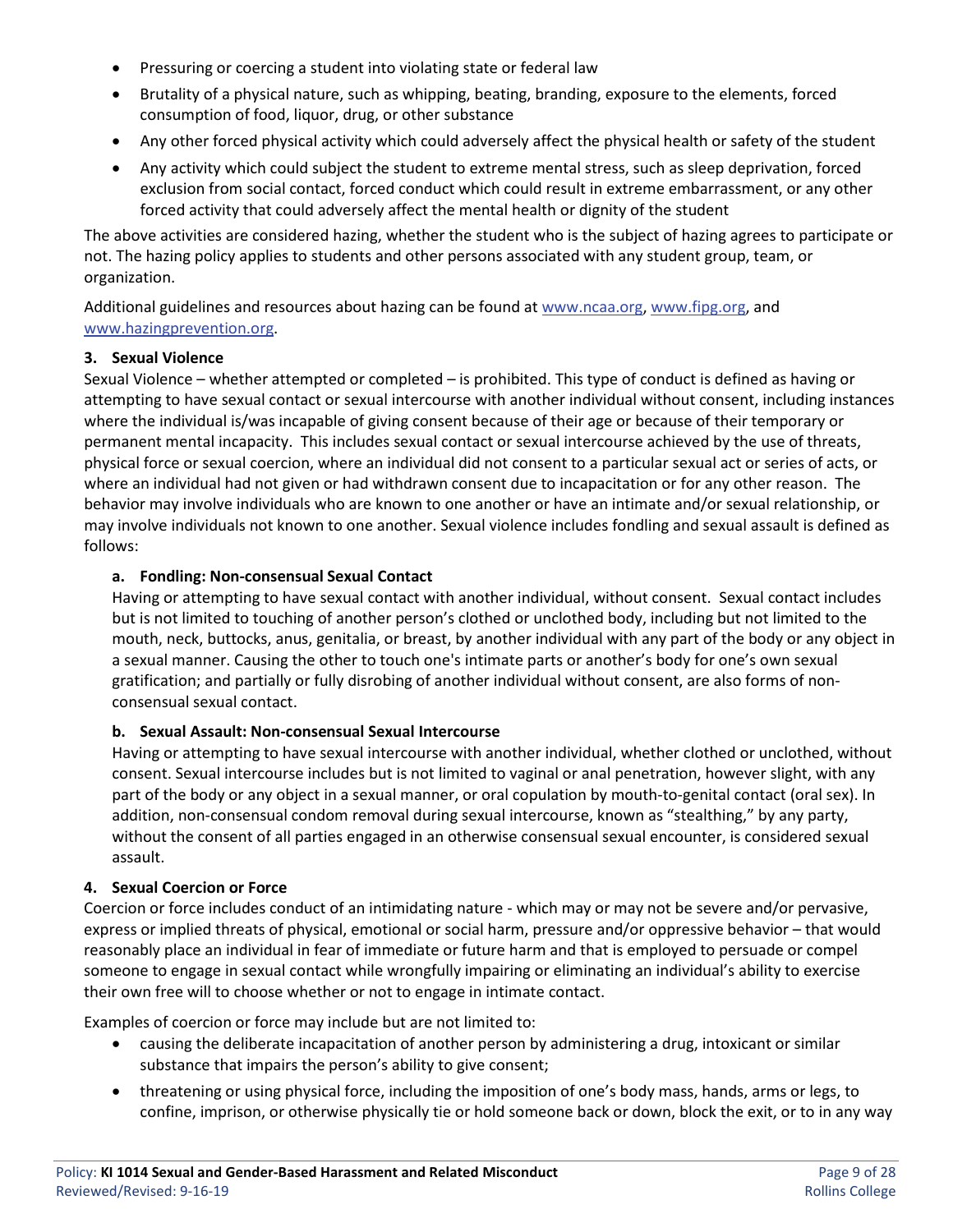prohibit an individual's ability to freely and safety exit a space or to choose to remove themselves from a space;

- conditioning an academic benefit or employment advantage on submission to the sexual contact "quid pro quo";
- threatening to harm oneself if the other party does not engage in sexual contact or if the other party ends the relationship;
- threatening to disclose an individual's personally sensitive information, such as sexual orientation, if the other party does not engage in the sexual contact;
- threatening social repercussions or consequences for if the other party does not engage in the sexual contact is also considered coercive; and/or
- leading a person to verbalize "yes" under pressure, emotional duress or physical force.

## **5. Sexual-Based Communication**

Speaking to, or directing any kind of communication, words or images of a sexual nature at another person that are not welcomed by the receiving party. If the communication is unwelcome; that is, if it occurs without the other person's consent or participation, it may create a hostile learning and living environment. Sexual-based communication can include interactions in person, by phone, electronic messages and photos including requests for sexually explicit content, written words or images such as graffiti and social media postings.

#### **6. Sexual Exploitation**

When an individual takes non-consensual or abusive sexual advantage of another, for any purpose, including sexual arousal or gratification, financial gain, for their own personal benefit; or to benefit anyone other than the one being exploited. Examples of sexual exploitation include, but are not limited to:

- taking sexual advantage of another person without consent;
- taking advantage of another's sexuality;
- extending the bounds of consensual sexual contact without the knowledge of the other party.
- inducing incapacitation for the purpose of taking sexual advantage of another person;
- threatening to disclose an individual's sexual orientation or gender identity including transgender status;
- prostituting another person (i.e. personally gaining money, privilege, or power from the sexual activities of another person);
- non-consensually capturing images, video, photography, audiotaping, or any other form of media, of nudity or sexual activity regardless of whether that activity was consensual;
- non-consensually sharing, distributing, streaming or threatening to share, distribute or stream images, video, photography, audiotaping, or any other form of media of nudity or sexual activity that was previously captured or shared with consent by an individual of age − known as "revenge porn";
- allowing others to observe a personal act of consensual sex without knowledge or consent of the partner;
- engaging in voyeurism ("peeping tom") or otherwise observing another individual's nudity or sexual contact, or allowing another to observe the same, without knowledge and consent of all parties involved;
- knowingly or recklessly exposing another individual to a sexually-transmitted infection, without the individual's knowledge; and/or
- knowingly failing to use contraception without the other party's knowledge and consent.

#### **7. Interpersonal Violence**

Interpersonal Violence is commonly referred to as intimate partner violence, dating violence, domestic violence and relationship violence. It can occur between individuals who are dating, married, hooking up, or who reside together. It can occur between individuals of the same or opposite sex. Interpersonal violence can encompass a broad range of abusive behavior committed by a person who is or has been:

- in a romantic or intimate relationship with the Reporting Party (of the same or different sex);
- the Reporting Party's spouse or partner (of the same or different sex);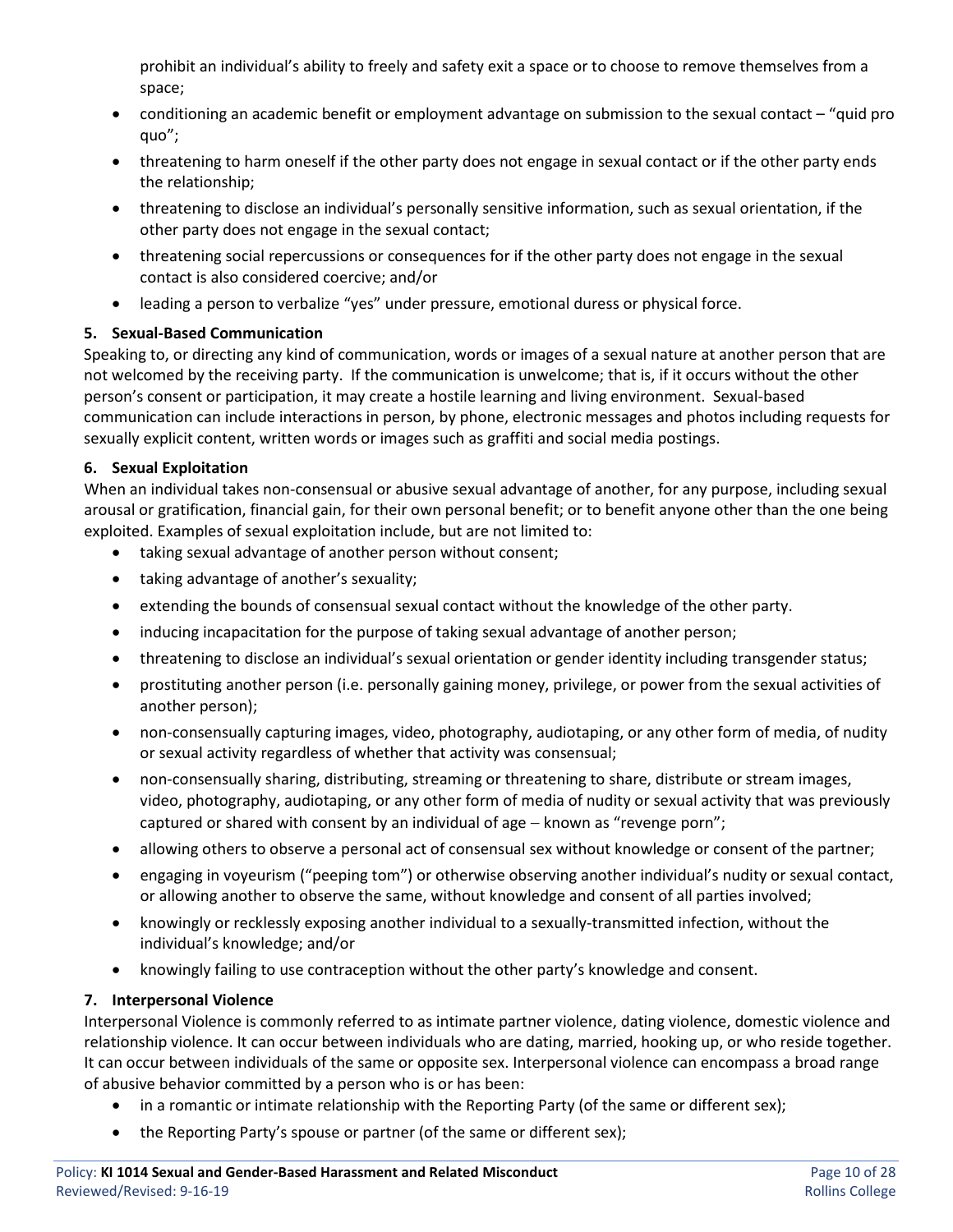- the Reporting Party's family member; or
- the Reporting Party's cohabitant or household member, including a roommate. \*

\*Reports of Interpersonal Violence involving a cohabitant or household member (roommate) will be assessed by the Title IX Coordinator in consultation with the Dean of Students and the Director of Community Standards & Responsibility to determine whether the report should be handled under the Title IX process or the CSR process. Neither option precludes the Reporting Party from accessing resources, support services, or interim measures of protection.

The nature and existence of the reported relationship will be gauged by its length, type, and frequency of interaction. Reports of Interpersonal Violence involving students that do not involve one of these specified relationships or do not involve an individual's protected status will be resolved under the [Code of Community](http://www.rollins.edu/community-standards-responsibility/documents/code-of-community-standards.pdf)  [Standards,](http://www.rollins.edu/community-standards-responsibility/documents/code-of-community-standards.pdf) which is overseen by the Office of Community Standards & Responsibility. Reports involving faculty and staff where both partners in the relationship are employees of the College may be referred to or managed in conjunction with the Human Resources Department for investigation and adjudication at the discretion of the Title IX Coordinator, or appropriate designee, in consultation with the head of Human Resources.

Interpersonal Violence includes physical, sexual, emotional, economic, or psychological actions or threats of actions toward a partner or individual that a reasonable person in similar circumstances and with similar identities would find intimidating, frightening, terrorizing, or threatening. Such behaviors may include threats of violence to one's self, to a family member, to a pet, or threats to destroy personal property.

## **8. Stalking**

Stalking includes repeated (more than one instance) of unwanted attention, harassment, physical, verbal or written (including electronic) contact, or any other course of conduct directed at an individual that is reasonably regarded as sufficiently serious to alarm or place that individual in fear of physical, emotional or psychological harm or injury to their own personal safety or the safety of others; or to create a hostile, intimidating, or abusive environment that is capable of causing substantial emotional distress for a reasonable person in similar circumstances and with similar identity as the Reporting Party.

This includes but is not limited to engaging in stalking behaviors directly, indirectly, or through third-parties - by any action, method, device, or means- follows, monitors, observes, surveils, threatens, or communicates to or about, a person, or interferes with a person's property. Cyber-stalking, a particular form of stalking in which electronic media such as the internet, social networks, blogs, cell phones, texts, GPS or other similar devices or forms of contact are used to pursue, harass or make unwelcome contact with another person, is covered by this definition and prohibited under this policy.

Stalking and cyber-stalking may involve individuals who are known to one another or who have a current or previous relationship, or may involve individuals not known to one another.

#### **9. Complicity**

Complicity is any act that knowingly aids, facilitates, promotes, or encourages acts of prohibited conduct by another individual.

#### **10. Retaliation**

Engaging in acts or attempts to retaliate or seek retribution, or words taken against an individual that would discourage a reasonable person from engaging in protected activity. Protected activity includes an individual's good faith:

- participating in the reporting, investigation, or resolution of an alleged violation of this Policy;
- expressing opposition to policies, practices, or actions that the individual reasonably believes are in violation of this Policy; or
- requesting for accommodations on the basis of sex or pregnancy.

Retaliation may include, but is not limited to, intimidation, threats, coercion, or adverse employment or educational actions. Retaliation may include continued abuse or violence, other forms of harassment, and slander and libel. Violation of a No Contact Order does not in-and-of itself substantiate a Retaliation claim. Retaliation may be found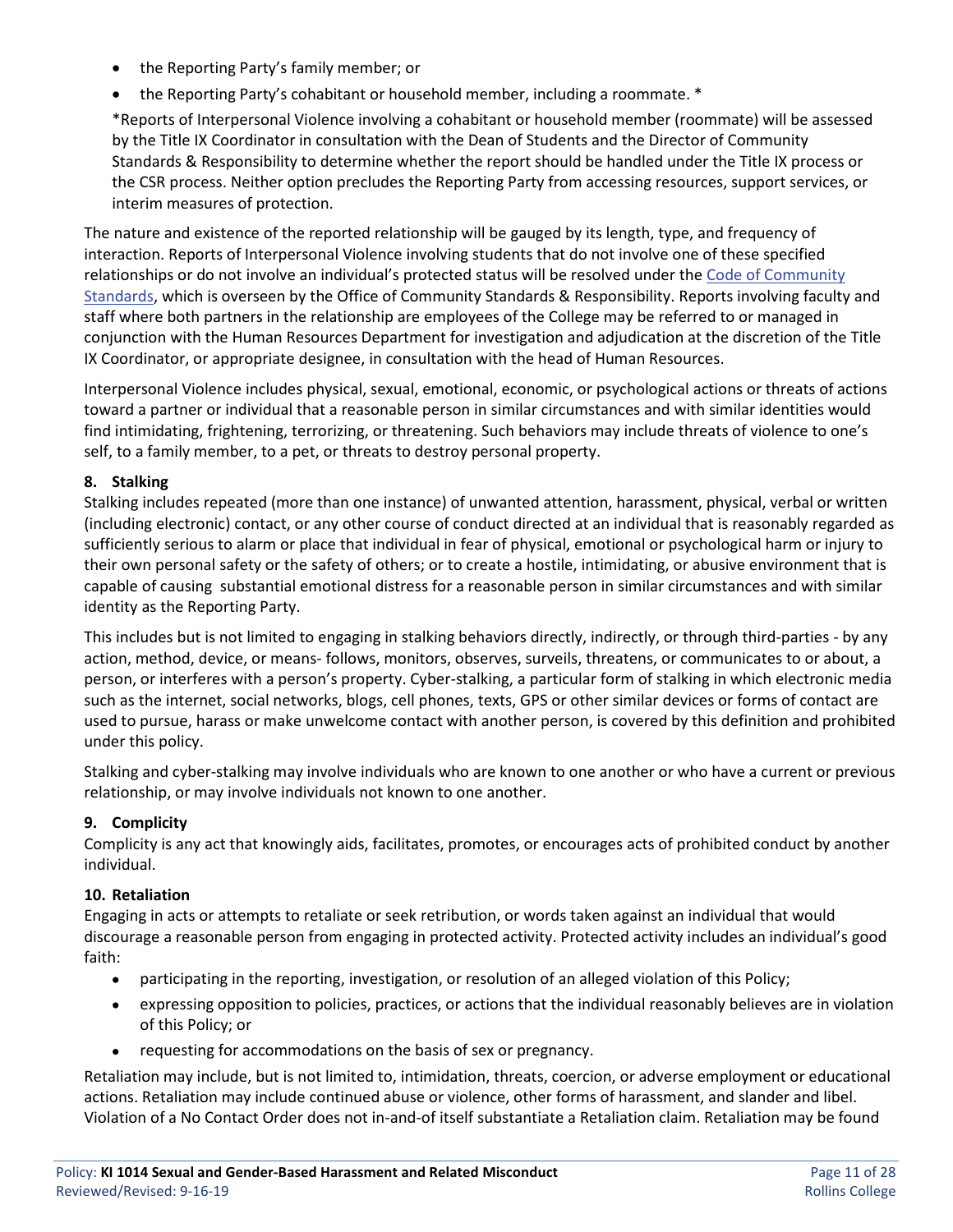even when an initial report was made in good faith but was not substantiated under the evidentiary standard required by Title IX.

All participants to a Title IX investigation and resolution process are protected from retaliation. Retaliation may be committed by the Responding Party, the Reporting Party, or any other individual or group of individuals, regardless of College affiliation or participation in the investigation. Reasonable steps will be taken to prevent, investigate and resolve retaliation claims.

During the investigation and resolution of violations under this Policy, reasonable steps will be taken to protect the Reporting Party, the Responding Party, Witnesses and any other participants in the reporting, investigation, and resolution process from Retaliation, including the Title IX Coordinator, Title IX Investigator, sanctioning body and appellate body. Any individual who engages in Retaliation will be subject to prompt and appropriate disciplinary action.

Individuals who have a concern about Retaliation should contact the Title IX Coordinator for assistance in addressing the concern. If the concern about Retaliation involves the Title IX Coordinator, an individual may contact the Vice President of Student Affairs.

#### **C. Relevant Definitions**

## **1. Consent**

Consent is the communication of an informed, knowing, voluntary and ongoing decision, free from coercion or pressure, and made by each participant to a sexual encounter. Consent is gained when all parties involved exchange mutually understandable, affirmative words or clear, unambiguous behavior or actions indicating agreement to freely participate in sexual contact. Relying on non-verbal communication can lead to misunderstandings.

Consent is **not** to be inferred from silence, passivity, or a lack of resistance, or lack of an active response alone. A person who does not physically resist or verbally refuse sexual activity is not necessarily giving consent. There is no requirement that an individual verbally or physically resist unwelcome sexual contact for there to be a violation of this Policy. There is a difference between "unwelcome" behavior and the absence of consent. While it may be possible for a person to consent to unwelcome behavior, consent cannot be given while under express or implied threat, pressure, duress, intimidation, or oppressive behavior – see definition of Sexual Coercion above for more details.

The following further clarifies the definition of consent:

- If at any time it is reasonably apparent that either party is hesitant, confused, unsure, non-participatory or limp, non-verbal, verbally or physically resists, both parties should immediately stop and obtain mutual verbal consent before continuing such activity.
- Each individual must be informed or aware of what type of sexual contact they are being asked to consent to.
- Each participant in an intimate encounter is expected to obtain and give consent to each progressive act of sexual contact. Consent to one form of sexual or intimate contact does not constitute consent to engage in any or all forms of sexual or intimate contact. Nor does consent to sexual contact with one person constitute consent to sexual contact with any other person. Additionally, consent to sexual contact on one occasion is not consent to engage in sexual contact on another occasion.
- Consent may be withdrawn by either party at any time. Withdrawal of consent requires an outward demonstration, through understandable words or actions that clearly indicate that a party is no longer willing to engage in sexual contact and a desire to end sexual contact. Once withdrawal of consent has been expressed, sexual activity must cease immediately.
	- $\circ$  The College recognizes that students may consensually choose to engage in BDSM or other rough sexual encounters. In these instances, it is important for students to understand both their own and their partner's limitations and boundaries through clear and timely communication. Serious accidental injuries may occur during otherwise consensual sexual encounters. Students should have open and honest conversations and negotiations with one another before engaging in this type of sexual contact and should be aware of any associated risks.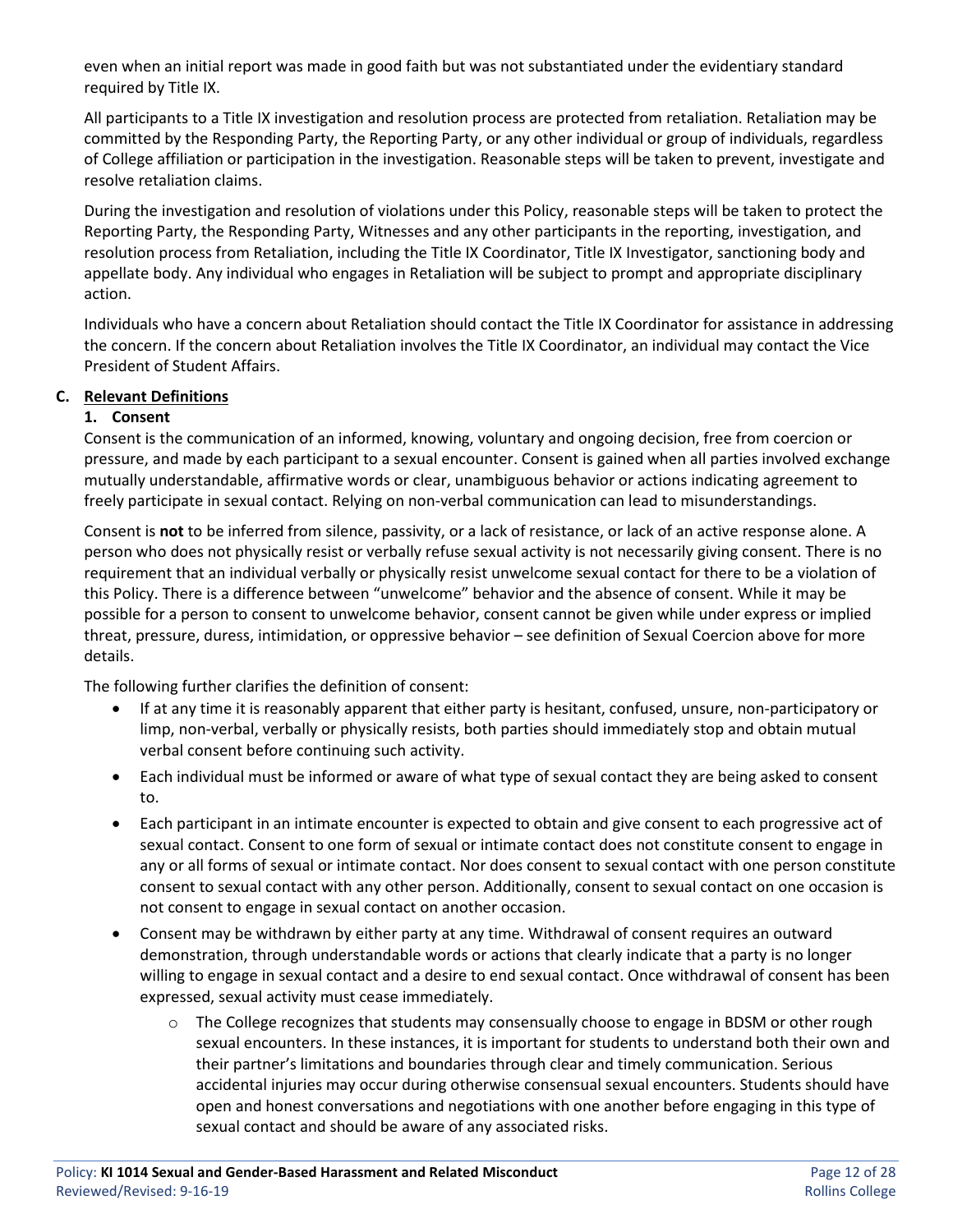- Individuals with a previous or current intimate relationship do not automatically give either initial or continued consent to sexual contact to their partner. Even in the context of a relationship, there must be mutual consent that clearly indicates a willingness to engage in sexual contact.
- Consent cannot be obtained by coercion or force or by taking advantage of one's inability to give consent because of incapacitation or other circumstances. An individual who is physically incapacitated from alcohol or other drug consumption (whether voluntarily or involuntarily), or is unconscious, unaware or otherwise physically helpless or incoherent is considered unable to give consent. For example, one who is asleep or passed out cannot give consent.

#### **2. Intoxication or Incapacitation**

An individual who is incapacitated is unable to give consent to sexual contact. States of incapacitation include sleep, unconsciousness, intermittent consciousness, or any other state where the individual is unaware that sexual contact is occurring. Incapacitation may also exist because of a mental or developmental disability that impairs the ability to consent to sexual contact.

Alcohol or drug use is one of the prime causes of incapacitation. Where alcohol or drug use is involved, incapacitation is a state beyond intoxication, impairment in judgment, or "drunkenness." Because the impact of alcohol or other drugs varies from person to person, evaluating whether an individual is incapacitated, and therefore unable to give consent, requires an assessment of whether the consumption of alcohol or other drugs has rendered the individual physically helpless or substantially incapable of:

- making decisions about the potential consequences of sexual contact;
- appraising the nature of one's own conduct;
- communicating consent to sexual contact; or
- communicating unwillingness to engage in sexual contact.

Where an individual's level of impairment does not rise to incapacitation, it is still necessary to evaluate the impact of intoxication on consent. In evaluating whether consent was sought or given, the following factors may be relevant.

- Intoxication may impact one's ability to give consent and may lead to incapacitation (the inability to give consent).
- A person's level of intoxication is not always demonstrated by objective signs; however, some signs of intoxication may include clumsiness, difficulty walking, poor judgment, difficulty concentrating, slurred speech, vomiting, combativeness, or emotional volatility.
- An individual's level of intoxication may change over a period of time based on a variety of subjective factors, including the amount of substance intake, speed of intake, body mass, and metabolism.

No matter the level of an individual's intoxication, if that individual has not knowingly agreed to engage in sexual contact, there is no consent.

Anyone engaging in sexual contact must be aware of both their own and the other person's level of intoxication and capacity to give consent. The use of alcohol or other drugs can lower inhibitions and create an atmosphere of confusion about whether consent is effectively sought and freely given. If there is any doubt as to the level or extent of one's own or the other individual's intoxication or incapacitation, the safest course of action is to forgo or cease any sexual contact. A Responding Party's intoxication is never an excuse for or a defense to committing sexual or gender-based harassment, sexual violence, sexual assault, or interpersonal violence, and it does not diminish an individual's responsibility to seek and obtain consent to engage in sexual contact.

An individual in a blackout state may or may not meet the definition of incapacitation. Such an individual may appear to act normally but may not have later recall of the events in question. The extent to which a person in this state affirmatively gives words or actions indicating a willingness to engage in sexual activity and the other person is unaware – or reasonably could not have known – of the alcohol or drug consumption or blackout, must be evaluated in determining whether it could be considered that consent had been given.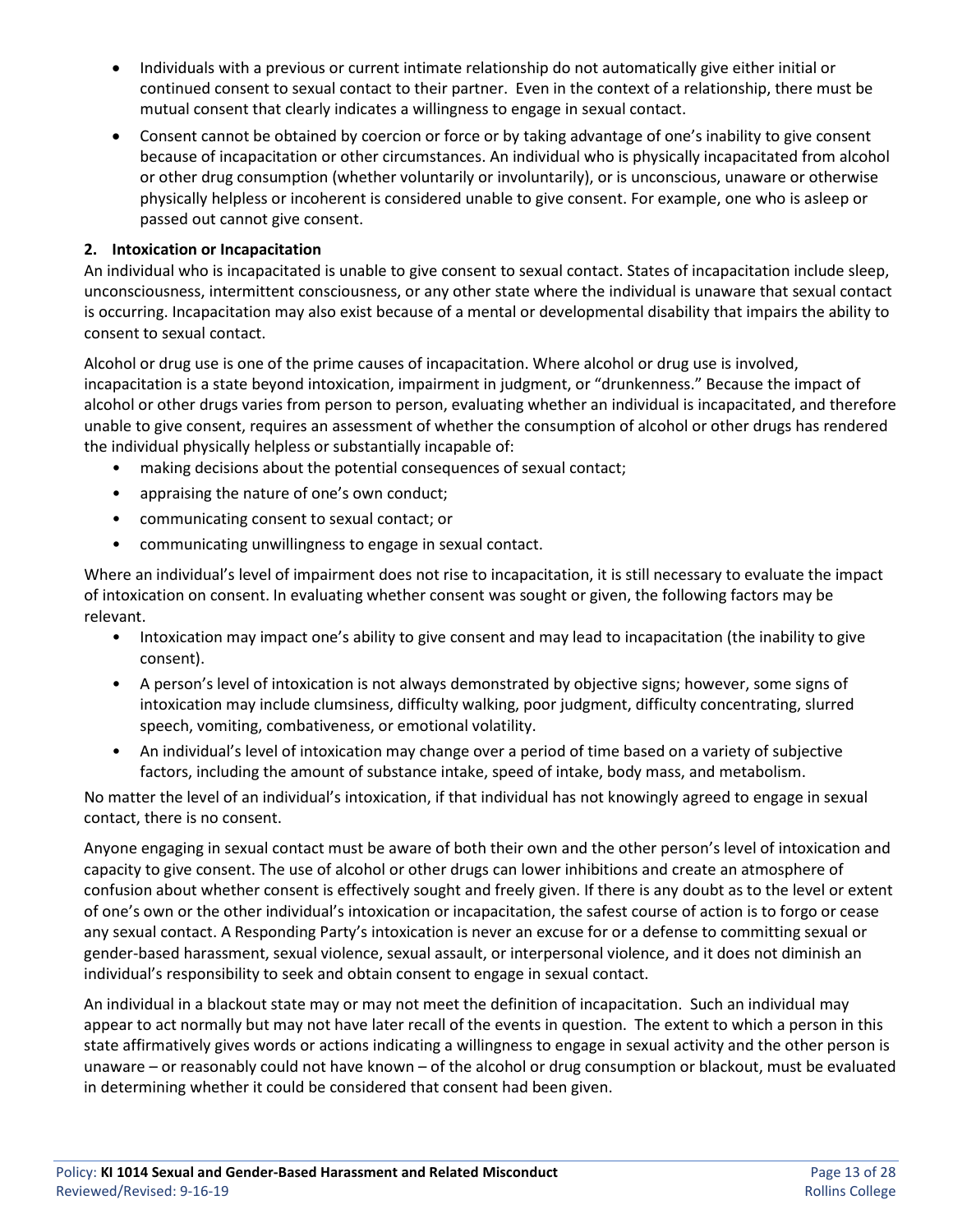## **V. Procedure or Application**

## **A. Reporting an Incident of Misconduct to the College**

The College encourages all community members to report information about any type of sexual misconduct or harassment involving a student, staff or faculty member. Third-party reports are accepted and reports can also be submitted anonymously using the [Sexual Misconduct Reporting Form.](https://cm.maxient.com/reportingform.php?RollinsCollege&layout_id=4) The College is committed to providing reporting opportunities through multiple contact points across campus that are broadly accessible to all community members. Detailed information about how and where to file a report is outlined in this policy and on the Title IX website at [Rollins.edu/TitleIX.](http://www.rollins.edu/sexual-misconduct/index.html)

Making a report to the College means disclosing what occurred, in person, by telephone, in writing, by e-mail, online, or anonymously. The College encourages Reporters to select and directly inform one of these designated Reporting Options.

- [Campus Safety](http://www.rollins.edu/campus-safety/index.html) (available 24/7/365): (407) 646-2999
- [Title IX Coordinator:](http://www.rollins.edu/sexual-misconduct/index.html) (407) 691-1773
- [Community Standards & Responsibility:](http://www.rollins.edu/community-standards-responsibility/) (407) 691-1337
- [Office of Student Affairs & Dean of Students:](http://www.rollins.edu/student-affairs/index.html) (407) 646-2345
- [Human Resources Department:](http://www.rollins.edu/human-resources/index.html) (407) 646-2369
- [Office of the Dean of Faculty:](http://www.rollins.edu/dean-of-faculty/) (407) 691-1268
- Notifying any faculty or staff member designated as a Responsible Employee; see page 27 of this policy for more information about Responsible Employees
- Local Law Enforcement a Reporting Party may file a report with th[e Winter Park Police Department](https://wppd.org/) or other law enforcement agency (depending on location of incident).

In turn, these Reporting Options will immediately refer the report to the Title IX Coordinator to assure consistent application of this policy. Similarly, when an individual chooses to share information with a College employee designated as a Responsible Employee, the report will be shared with the Title IX Coordinator. College faculty and staff are trained on their reporting obligations and students are informed of these obligations via the disclosure statement on classroom syllabi and in various other training programs.

#### **Initial Assessment of Reports**

Consistent with the procedures outlined in this policy, upon receipt of a report, the Title IX Coordinator, or appropriate designee, will conduct an Initial Assessment to determine whether the alleged conduct presents a potential violation of the policy and whether further action may be warranted based on the alleged conduct. The assessment will consider the factors listed below. The Title IX Coordinator will offer appropriate resources to support the Reporting Party (e.g., medical care, counseling resources, safe housing) at the conclusion of the initial assessment, and offer options for resolution. If the Initial Assessment generates a report, which is not in all circumstances, it is considered an internal document and will not be shared with the Reporting or Responding parties involved in the report although the outcome of the assessment will be shared.

Initial Assessment Factors:

- the incident or behavior at issue and its applicability to the prohibited conduct outlined in the Title IX policy;
- any risk of harm to the parties, any other individuals, or the broader campus community;
- the Reporting Party's desired course of action; and
- the necessity for any interim protective measures to protect the safety of the Reporting Party, any other individuals, or the campus community as outlined in this policy.

If the Initial Assessment determines that there is a chargeable offense under the Title IX policy, the Title IX Coordinator will advise the Reporting Party of their right to request a Title IX Investigation or the College's requirement to conduct an investigation. If an investigation occurs, the Title IX Coordinator will present the Responding Party with a Notice of Investigation letter that includes specific details about the report received, the relevant charges and applicable definitions under the policy, and specifics about the nature of the allegations.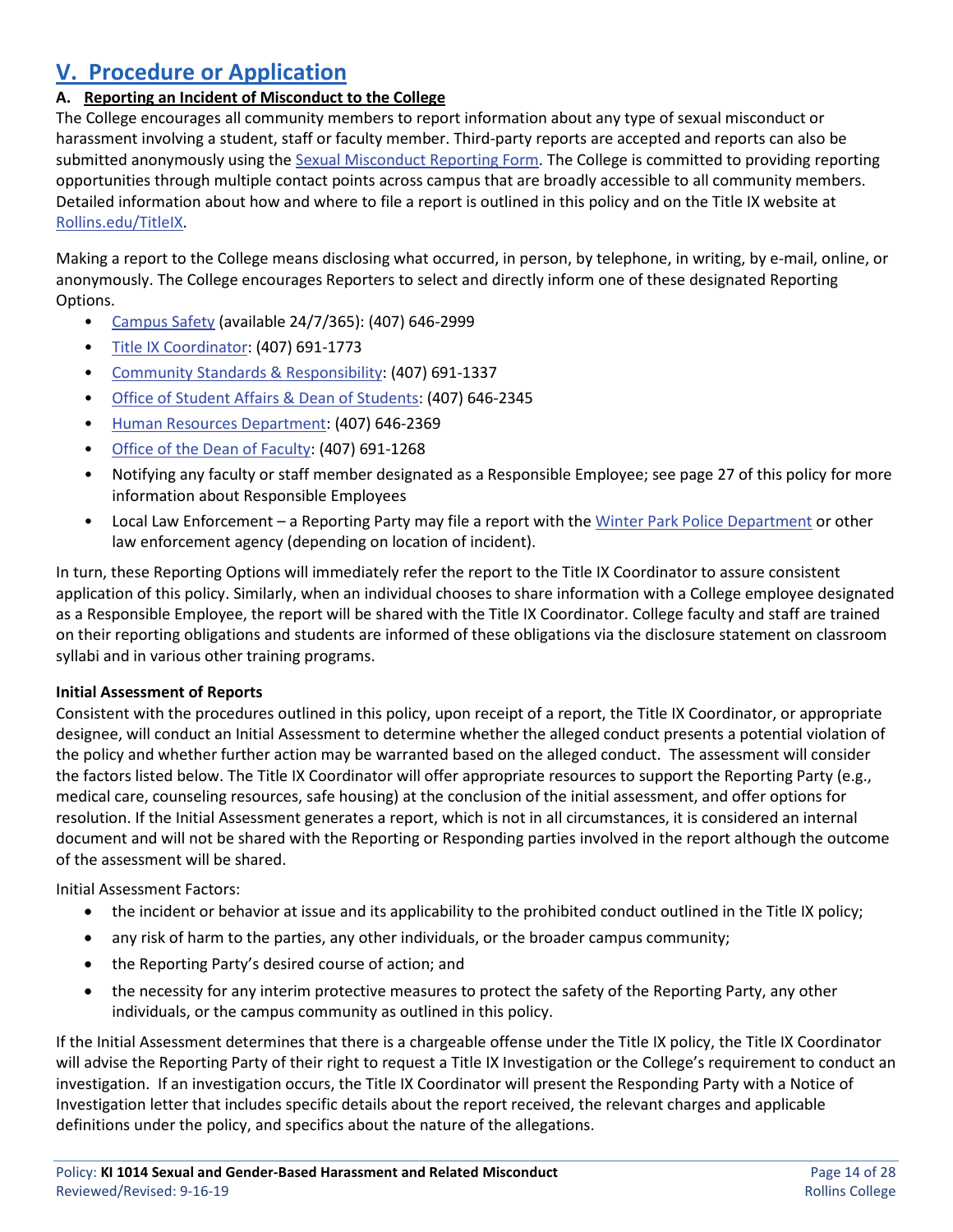Use of a coordinated, student-centered approach will allow the College to respond promptly and equitably to eliminate the conduct, prevent its recurrence, and address its effects. At the discretion of the Title IX Coordinator, the initial assessment may be conducted in consultation with any of the following parties as appropriate and based on a legitimate need to know:

- any of the Deputy Title IX Coordinators,
- the AVP of Student Care & Dean of Students or appropriate designee,
- the AVP of Public Safety & Campus Security or appropriate designee,
- the Director of Community Standards & Responsibility or appropriate designee,
- the AVP of Human Resources & Risk Management or appropriate designee, and/or
- the Dean or Associate Dean of the Faculty, or appropriate designee.

Where the College has received a report of sexual misconduct or harassment but the Reporting Party requests that they remain confidential and/or requests that the College not pursue an investigation, the College must balance this request with its responsibility to provide a safe and non-discriminatory environment for all members of the community. The College is required to take all reasonable steps to investigate and respond to a complaint, but its ability to do so may be limited by the Reporting Party's request. However, the College may conduct further investigation, or take other appropriate measures without the Reporting Party's consent under compelling circumstances, including:

- evidence of a pattern of repetitive behavior by the responding party,
- the use of force or threat of force by the responding party, or
- the use of a weapon by the responding party.

The Reporting Party will be informed whenever possible of any action the College takes to resolve the complaint, including further investigation and corrective or disciplinary steps. Outside of these compelling circumstances, the College is typically able to honor a Reporting Party's request not to investigate.

The College recognizes that deciding whether to make a report and choosing how to proceed are personal decisions. At the time a report is made, a Reporting Party does not have to decide whether to request any particular course of action. Choosing to make a report, and deciding how to proceed after making the report, is a process that unfolds over time. The College will make every effort to respect an individual's autonomy in making the determination as to how to proceed. Resources are always available to support a Reporting Party regardless of the course of action chosen at the time of reporting and there is no time limit on reporting or the entitlement to access resources and support services under this policy.

All individuals are encouraged to make a report, regardless of when or where the incident occurred, and to seek any necessary help from campus or community resources. An incident does not have to occur on campus to be reported to the College. Off campus conduct that adversely affects or has the potential to adversely affect the Rollins community also falls under this policy when the victim or reporter is being excluded from participation in, denied the benefits of, or subjected to discrimination under an educational program or activity sponsored by the College. The College provides resources to both the reporting party and responding party in making decisions, obtaining information about options under this policy, and assists each parties in the event that a report of sexual harassment or misconduct is made.

#### **B. Amnesty**

Our goal is that all individuals report all incidents of sexual misconduct so that those affected can receive the support and resources needed. Therefore, violations of the College's alcohol and illegal substances policies by a Reporting Party are exempt from disciplinary action in situations where sexual misconduct or harassment also occurs. However, the College may initiate an educational discussion about the use of alcohol or drugs and their impact.

#### **C. Statement Against Retaliation**

Although Rollins acknowledges that extreme emotions and stress often accompany incidents of sexual harassment and misconduct, the College does not condone any person engaging in any type of retaliation. The College views retaliation complaints with great seriousness. All individuals are strongly encouraged to report any concerns about retaliation to Campus Safety, the Title IX Coordinator or the Dean of Students. The College will respond to reports of retaliation. Retaliation is a distinct category of prohibited conduct under this policy.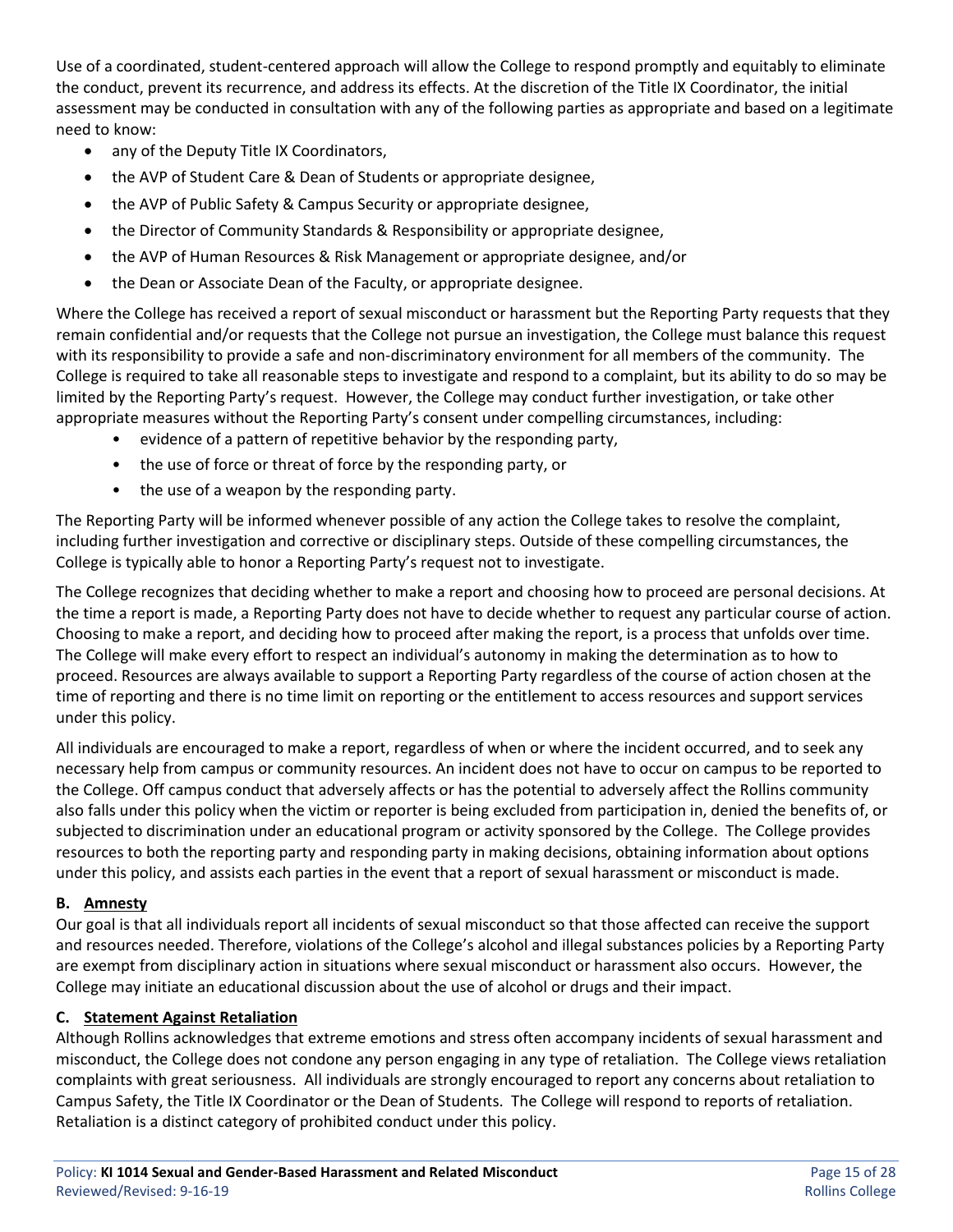## **D. False Reporting**

Submitting of a good faith complaint, concern or report of harassment will not affect the Reporting Party's employment, grades, academic standing, or work assignments. However, an individual found to have made a false complaint or to have knowingly and willingly given false information during an investigation will be subject to disciplinary action. False reports are not the same as unverifiable reports. Some reports are simply not verifiable even when they are true due to a lack of evidence to arrive at the evidentiary standard.

#### **D. Responsible Employees**

Faculty, staff, Resident Assistant's and all Peer Educators; other than those outlined in this policy as Confidential Resource Employees; are **legally required** to report information about any type of sexual misconduct or harassment that they become aware of involving any member of the community.

Responsible Employees will safeguard an individual's privacy, but are required to immediately share all details about a report of prohibited conduct, including the known details of the incident (e.g., date, time, location), the names of the parties involved, a brief description of the incident and if the incident has been previously reported, with the Title IX Coordinator or Deputy Title IX Coordinator in person, by telephone, by email or using the onlin[e Sexual Misconduct](https://cm.maxient.com/reportingform.php?RollinsCollege&layout_id=4)  [Reporting Form.](https://cm.maxient.com/reportingform.php?RollinsCollege&layout_id=4) Responsible Employees *must not* submit the Sexual Misconduct Reporting Form anonymously. Such reporting ensures timely support for all parties and enables an effective and consistent institutional response while remaining in compliance with the federal mandates of Title IX. Failure to report information timely can result in disciplinary action.

#### **E. Confidential Resource Options**

Confidential Resource Employees are not obligated to report disclosures of sexual misconduct to the Title IX Coordinator. Confidential Resource Employees will not share information about an individual (including whether that individual has received services) without the individual's express written permission, unless there is a continuing threat of serious violence to the patient/client or to others or there is a legal obligation to reveal such information (e.g., suspected abuse or neglect of a minor). The following is a list of Confidential Resources available to any community member:

#### **Confidential Resources On-Campus**

- Rollins Wellness Center includes all medical professionals and mental health professionals within Counseling & Psychological Services.
	- o 407-628-6340
	- o [wellnesscenter@rollins.edu](mailto:wellnesscenter@rollins.edu)
	- o [Rollins.edu/wellness-center](http://www.rollins.edu/wellness-center/index.html)
	- o Location: 118 W. Fairbanks Ave
- The Dean of Religious Life or College Chaplain
	- o Rev. Katrina Jenkins
	- $O$  407-646-2440
	- o [kejenkins@rollins.edu](mailto:kejenkins@rollins.edu)
	- o Location: Knowles Memorial Chapel

\*Please note that faculty, including adjuncts, or staff who hold active mental health licensure *are not* acting within the scope of their licensure when performing their teaching responsibilities or within their personal non-clinical office setting. Therefore, these individuals *are not* considered Confidential Resource Employees under this policy and should act within the scope of their Responsible Employee reporting obligations if they learn about sexual misconduct or harassment impacting a member of the campus community on or off campus while acting outside of the scope of their licensure.

#### **Confidential Resources Off-Campus**

- [Employee Assistance Program](https://www.resourcesforliving.com/login.aspx) (EAP) (for faculty, staff and their household members) o (877) 398-5816
- [Victim Service Center of Central Florida](https://www.victimservicecenter.org/)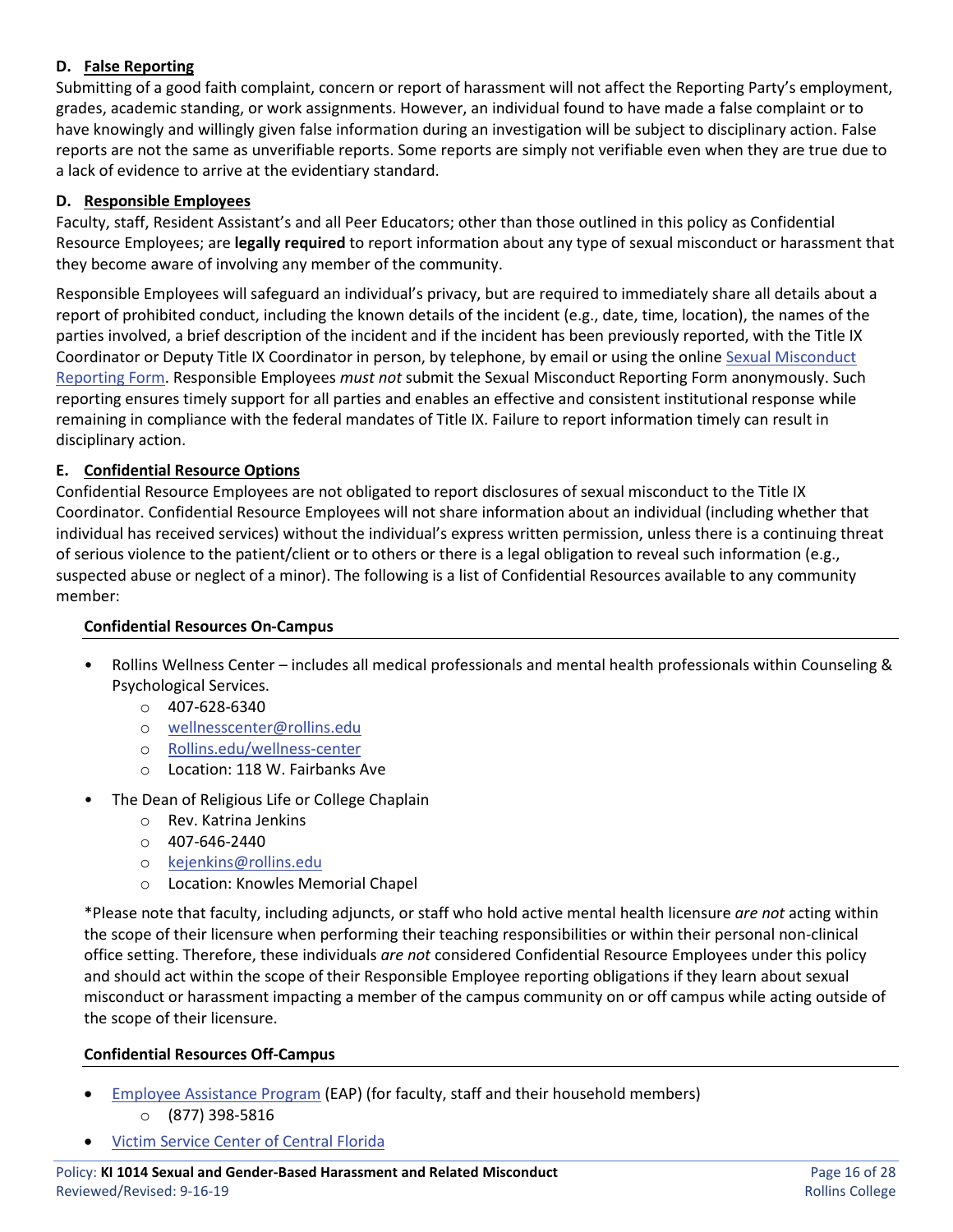- o 407-500-4325
- [Harbor House of Central Florida](https://www.harborhousefl.com/)
	- o 407-886-2856
- **[Zebra Coalition](http://www.zebrayouth.org/) (LGBTQ+ resource)** 
	- o 407-228-1446
- [Planned Parenthood of Greater Orlando](https://www.plannedparenthood.org/planned-parenthood-southwest-central-florida)
	- o 800-230-7526

## **F. 3rd-Party Employees & Community Members**

In recognition of the understanding that centralized reporting is an important tool to address, end and prevent prohibited conduct, all other employees, including  $3^{rd}$ -party employees on campus, such as dining service staff and bookstore staff, are strongly encouraged to share any information about such conduct with the Title IX Coordinator, or other appropriate office who can receive reports listed in section V of this Policy. Similarly, all students (who are not otherwise required to report as a Responsible Employee) are strongly encouraged to report and usually may remain anonymous in doing so.

## **VI. Interim Protective Measures and Informal Resolution**

When a report is received, the Title IX Coordinator, and if necessary, in consultation with other administrators, will offer, but may also impose, reasonable and appropriate interim protective measures when necessary to protect the safety of the parties or witnesses involved. Interim protective measures are temporary actions taken by the College to ensure equal access to its education programs and activities and foster a more stable and safe environment during the process of reporting, investigation, and/or adjudication. Interim protective measures may be applied to or requested by the Reporting Party, the Responding Party, and other involved individuals as appropriate to ensure their safety and wellbeing. Interim protective measures may be requested by the parties or the College at any time, regardless of whether any particular course of action is sought by the Reporting Party.

Interim protective measures are initiated based on information gathered during a report and are not intended to be permanent resolutions; hence, they may be amended or withdrawn as additional information is gathered. Mediation is never appropriate in sexual violence cases and will not be considered as a form of informal resolution. The Title IX Coordinator, in consultation with other administrators, will maintain consistent contact with the parties so that all safety, emotional, and physical well-being concerns can be reasonably addressed.

All individuals are encouraged to report concerns about the adequacy of the interim protective measures or failure of another individual to abide by any interim protective measure to the Title IX Coordinator, the Dean of Students, or in matters where there is an immediate safety concern, to Rollins Campus Safety. The College will take appropriate, responsive, and prompt action to enforce Interim Protective Measures and/or to respond to reports of Retaliation.

For a listing of services and resources that may be offered, see the Campus and Community Resources section of this policy. The range of interim measures include:

- 1) No Contact Order· The College may impose, or the Reporting Party or Responding Party may request, communication and contact restrictions to prevent further potentially harmful interaction between individuals. A no contact order, in and of itself, is a non-disciplinary measure. **NOTE**: Violations of a no contact order will be addressed under the [Code of Community Standards](http://www.rollins.edu/community-standards-responsibility/documents/code-of-community-standards.pdf) and sanctions can be imposed separately from any Title IX Investigation outcomes (if applicable).
- 2) Academic, Employment or Living Arrangements· The Reporting Party or Responding Party may request a change in academic, employment or living arrangements. Upon request, the College will inform the Reporting Party or Responding Party of the options and will accommodate the request if those changes are reasonably available. In some cases, the College may initiate these changes without a request. **NOTE**: Academic accommodations are always at the discretion of the college. These may include, but are not limited to:
	- Providing alternative course completion options
	- Changing classes, including the ability to drop from a course without penalty or to transfer sections
	- Rescheduling of exams and assignments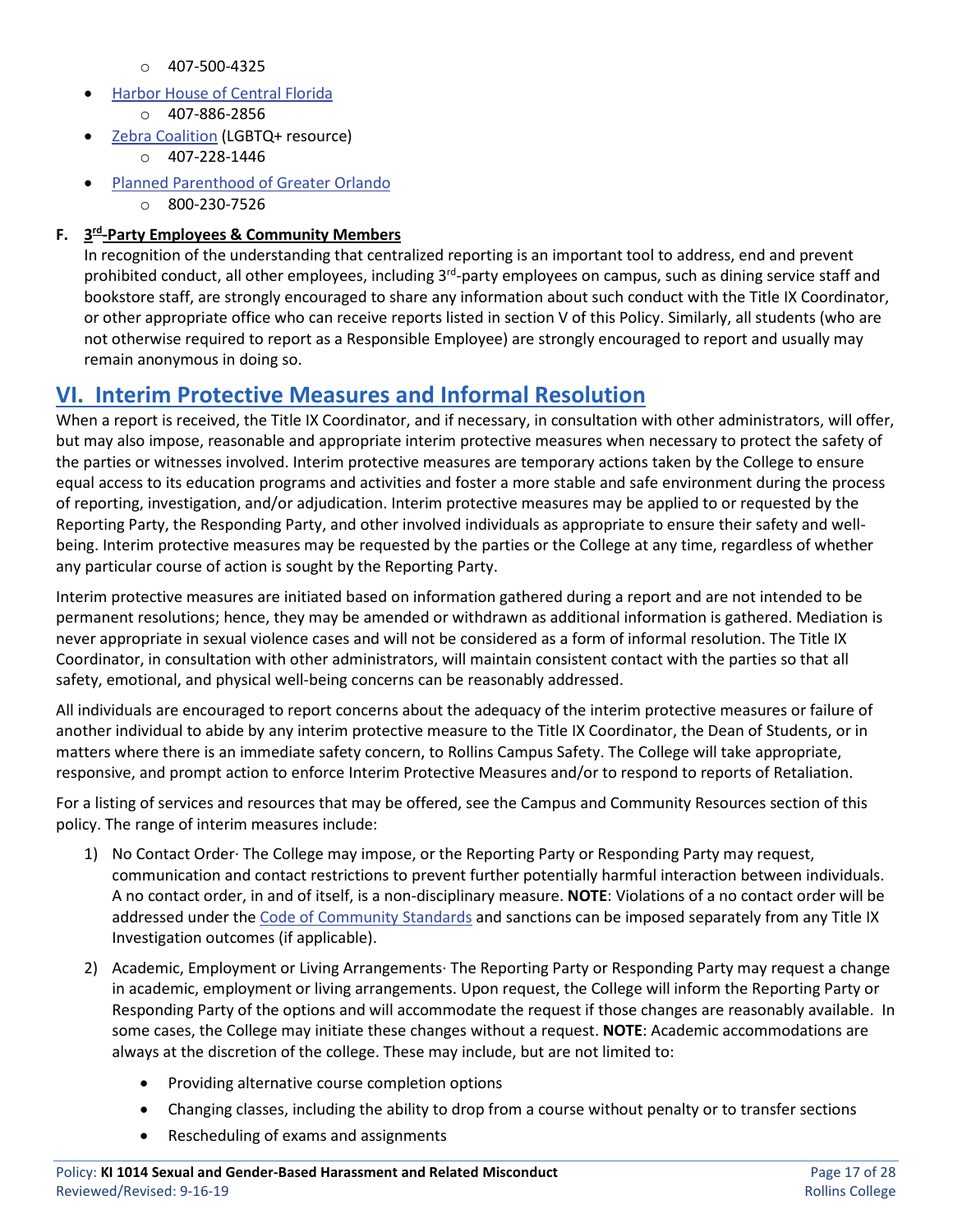- Relocation of test-taking to a safe location outside of the classroom
- Change in work schedule or job assignment
- Change in campus housing if available
- Limiting access to each other's residential facilities
- Granting a voluntary leave of absence
- Providing a Campus Safety escort to ensure safe movement between classes and activities if there is an imminent threat to personal safety
- Providing academic support services, such as tutoring
- Other safety protocol as appropriate and warranted given specific circumstances at the discretion of the College
- 3) Medical and Emotional Support· The Reporting Party and Responding Party may access medical care and/or mental-health counseling services as desired. The Rollins Wellness Center provides counseling and medical services to students. Counseling services for employees through the Employee Assistance Program or assist in providing a referral to off campus agencies. Counseling and emotional support is available to any member of the College community including Responding Parties to an investigation.
	- Arranging for medical services at the Wellness Center
	- Arranging for contact with external resource providers such as the local rape crisis center, local domestic violence shelter, or other relevant provider
	- **NOTE**: individuals in need of immediate medical assistance should call 911 or Campus Safety at (407) 646-2999.
- 4) College-imposed leave, Administrative Hold, or separation for the Responding Party· Where the Responding Party is a student, cases involving violence will be immediately referred to the Dean of Students who may convene the Behavioral Threat Assessment Team (BETA) to consult on whether the Responding Party poses a serious threat of disruption to the academic process or a continuing danger to members of the College community or College property. The Title IX Coordinator will serve as a member of the BETA Team in these circumstances. The Dean of Students, or appropriate designee, will make the final determination about whether or not a Responding Party will be placed on an imposed leave, administrative hold or separation.
- 5) Any other measure, as determined by the Title IX Coordinator, which can be tailored to the involved individuals to achieve the goals of this policy, including mediation where appropriate, and only with consent and participation from all of the parties involved. See section on Mediation below for additional details.

## **VII. Investigation and Resolution Procedures**

#### **A. Coordination with Law Enforcement**

Various behaviors prohibited by this policy constitute crimes under the law. If and when a Reporting party comes forward with information that leads the College to believe that what occurred may constitute a crime under the law, the Title IX Coordinator, or appropriate designee, will inform the Reporting Party of their right to file a report with the appropriate law enforcement agency. The Title IX Coordinator, or appropriate designee, will facilitate that process with the Reporting Party as much as possible.

A Reporting Party who wishes to report to Law Enforcement, may assist the process by:

- preserving all evidence, including electronic and forensic, and
- seeking a sexual assault medical exam at the loca[l Victim Service Center.](https://www.victimservicecenter.org/)

Because the goals and objectives of the College's Title IX policy differ from those of the civil and criminal justice systems, proceedings under the College's Title IX policy are independent of civil and criminal processes and may be carried out prior to, simultaneously with, or following civil or criminal proceedings off campus. On campus investigation and response does not preclude, limit or require a students or employees access to the state and federal justice system. The College will not file a police report about the incident on the Reporting Party's behalf unless compelling circumstances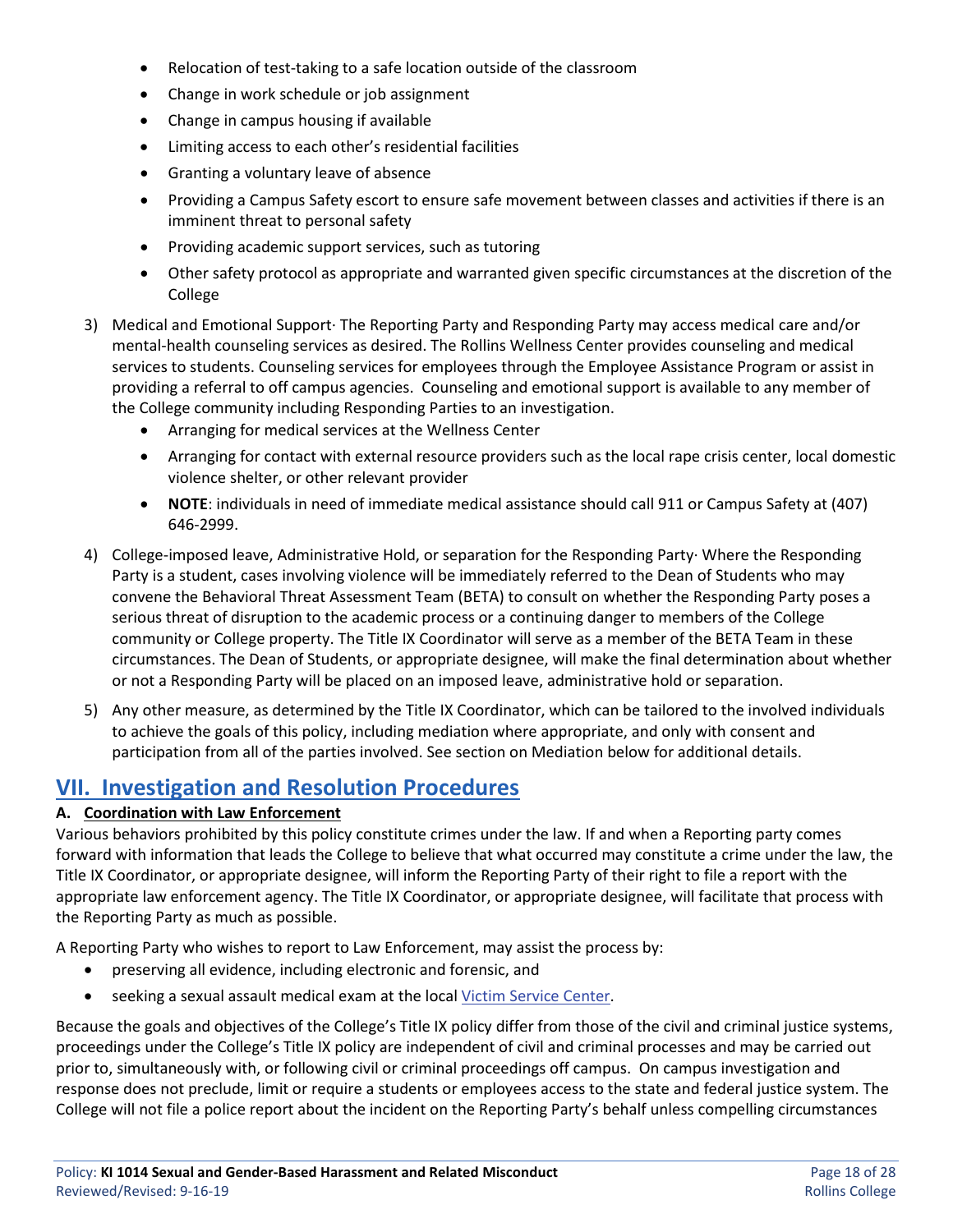exist, such as reports involving minors, as outlined in Section II. F. of this policy. The College's response to a report is not impacted by the Reporting Party's decision to file a criminal complaint or the outcome of the criminal investigation.

Notifying the [Winter Park Police Department](https://wppd.org/) (WPPD) will generally result in the Reporting Party and, in some cases the Responding Party, being contacted by a police officer. The police department determines if a criminal investigation will occur and if the case will be referred for prosecution. A case not referred for criminal prosecution will still receive a College response.

Under Florida state law, sexual misconduct (as defined in this policy) may constitute a criminal act. However, the College conducts investigations and renders resolutions in an educational, non-criminal context. An act not criminally prosecuted may still violate College policy. To the extent permitted or required by law, the College will cooperate with outside investigators. However, outside law enforcement agencies do not respond to Title IX violations, and respond only to allegations of criminal behavior. As a result, if the alleged sexual misconduct may also be a crime, the College encourages reporting to both the College and to local law enforcement.

#### **B. Procedures for Investigating Sexual Misconduct and Harassment Reports**

The College will respond promptly and equitably when any incident of sexual misconduct or harassment is alleged against a faculty, staff, or student. This includes a direct complaint or if the College becomes aware of an incident by other reliable means. The College's response may take a number of discretionary forms. This includes offering reasonable protection and services to the Reporting Party or others, conducting an initial assessment, a Title IX inquiry or review, conducting an investigation, and imposing corrective action, including sanctions. A Reporting Party reserves the right to end any informal resolution process and commence the formal stage of a complaint process at any time including a request for investigation. More information about informal resolution is located in Section VI of this policy.

The Title IX Investigator will conduct the investigation. The College reserves the right to determine whether audio recording or transcription is necessary for any case**.** Participants will be asked for consent to audio record. The Title IX Coordinator will oversee the process and logistics, including requests for interim measures outlined in this policy. Prior to the investigation, both parties will have the opportunity to meet individually with the Title IX Coordinator to review the investigation process and be informed in writing of their rights and responsibilities. Each party will receive a Notice of Investigation Letter as well as a Bill of Rights. The Reporting Party and the Responding Party will **not** be in the same room at the same time during the investigation process. During the investigation, each party will have the opportunity to:

- participate in a one-on-one meeting with the investigator,
- provide a written response,
- have a Title IX Process Advisor if desired, and
- provide names of relevant witnesses.

#### **Mediation**

Mediation is never appropriate in sexual violence cases and will not be considered as a form of informal resolution. In cases where mediation may be appropriate after thorough evaluation by the Title IX Coordinator, or appropriate designee, consent and voluntary participation from all of the parties involved is required – if consent and voluntary participation by all parties cannot be gained, mediation is not an option.

#### **Rights of Each Party**

The Reporting Party and the Responding Party to a Title IX investigation each have rights. The rights of each party are outlined in the [Reporting Party Bill of Rights](https://www.rollins.edu/sexual-misconduct/documents/reporting-party-bill-of-rights.pdf) and the [Responding Party Bill of Rights.](https://www.rollins.edu/sexual-misconduct/documents/responding-party-bill-of-rights.pdf) These documents are posted on the Title IX website and each party will be informed of the rights of both parties and will be provided with these documents when placed on Notice of Investigation by the Title IX Coordinator or designee.

#### **Respondent Participation**

According to th[e Responding Party Bill of Rights](https://www.rollins.edu/sexual-misconduct/documents/responding-party-bill-of-rights.pdf) document, the Responding Party has the right to participate or to decline to participate in the investigation process. However, an investigation may still occur and decisions will be made based on the available information. A Respondent's decision not to participate does not forfeit their right to appeal the outcome of the investigation. However, it does forfeit the Respondent's opportunity to Appeal based on New Information. The Appeal process is not a second opportunity to decide to participate in the investigation process.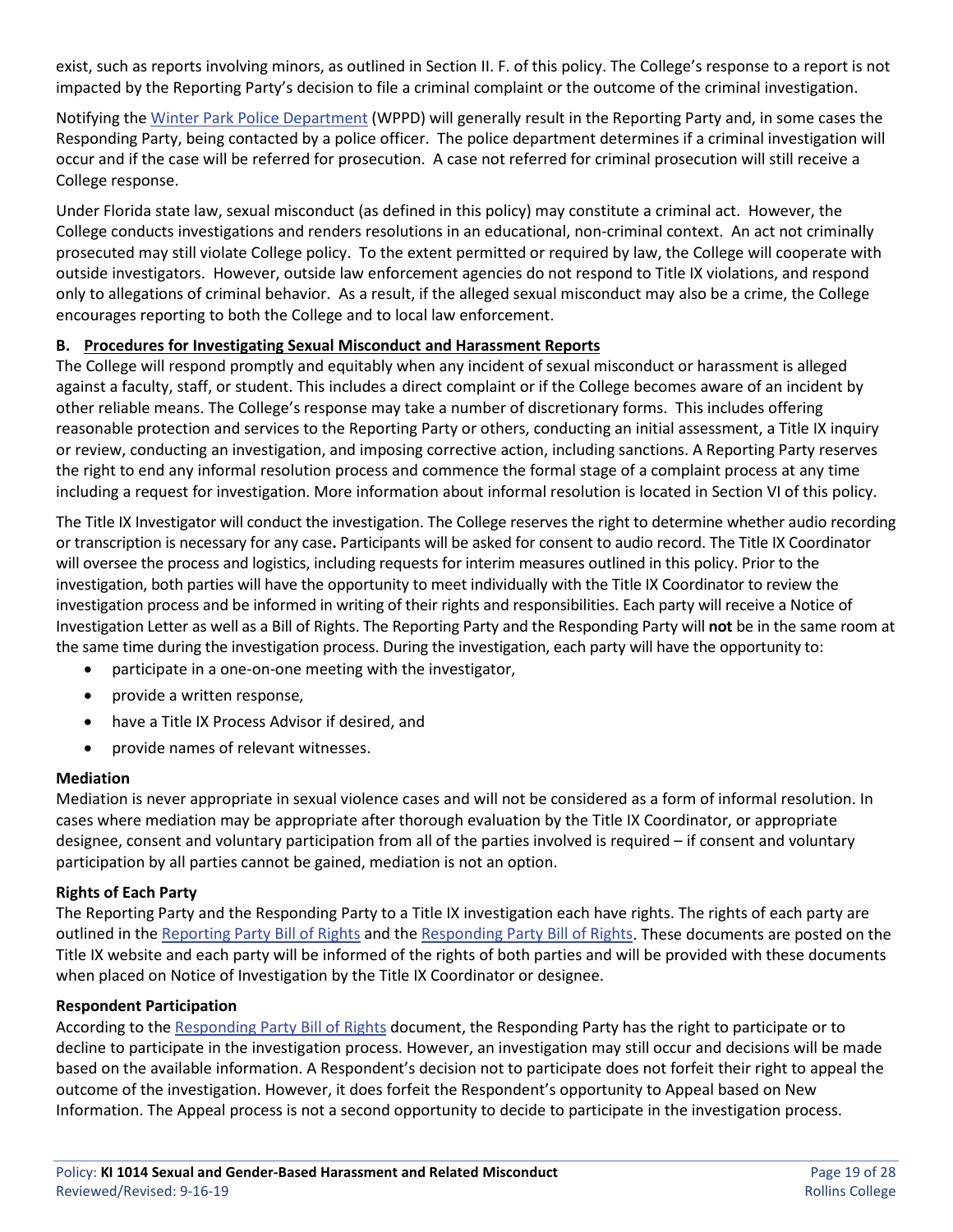Submitting the results of a lie-detector test or other similar assessment in lieu of participating in the investigation is not permitted.

## **Process Advisor**

Both the Reporting Party and the Responding Party have the right to have a Title IX Process Advisor present in any meetings. This individual may not actively participate in the meeting, but is there to support and advise the party. The Title IX Process advisor cannot serve as a witness in the investigation. In order to best advise the party, the Title IX Process Advisor is strongly encouraged to meet with the Title IX Coordinator to learn about the process and should read the Title IX policy in its entirety. The Title IX Process Advisor may be anyone, including a staff, faculty, parent, or attorney. The Title IX Coordinator will not communicate with the Title IX Process Advisor in lieu of communicating with the student or party directly. The student or party may be asked to sign a consent form for the Title IX Process Advisor to receive information about the case file and to sit in meetings. A mental health counselor from the Rollins Wellness Center can sit in Title IX meetings with a student to provide emotional support but cannot act as a student's Title IX Process Advisor.

#### **Relevant Witnesses**

Character witnesses are not considered relevant witnesses to an investigation. The Title IX Investigator will make determinations about the relevance or viability of any given witness. The College reserves the right to call as a witness, anyone it deems as having relevant information to an investigation, regardless of whether that individual was named as a witness by either party, and regardless of their current affiliation to the College. All witnesses are protected from retaliation under this policy. Reporting and Responding parties must refrain from contact with and collusion or attempts to interfere with witnesses on their statements to investigators.

#### **Relevant Information**

During the investigation process, the Title IX Investigator will determine whether the following information may be relevant to the current investigation.

- Prior Title IX allegations, reports, violations and/or investigation outcomes on record with the [Office of Title IX.](http://www.rollins.edu/sexual-misconduct/index.html)
- Prior Title VII allegations, reports, violations and/or investigation outcomes on record with the Human Resources [Department](http://www.rollins.edu/human-resources/index.html) (employees only).
- Prior [Code of Community Standards](http://www.rollins.edu/community-standards-responsibility/documents/rollins-college-code-of-community-standards.pdf) violations and investigation outcomes on record with the office of [Community Standards & Responsibility.](http://www.rollins.edu/community-standards-responsibility/index.html)
- Prior consensual relationship between the parties.
- The relationship and/or sexual history of the Reporting Party is typically not relevant and may not be permitted. Prior sexual history of the Responding Party may be considered relevant where there is a repetitive pattern of behavior.
- The results of a lie-detector test or other similar assessment are typically not reliable and therefore, are not be permitted.

#### **Evidentiary Standard**

The level of proof necessary to support a finding of responsibility is by a preponderance of the evidence. Preponderance of the evidence represents the amount of evidence that is enough to find that the claim is more likely true than not true. It is the amount of evidence that is enough to demonstrate the charge as more likely than not. An investigation conclusion of *Not Responsible* is not a judgment about whether or not an incident occurred as reported. Rather, it is a statement that the investigation itself was unable to locate sufficient evidence to make a finding of responsibility based on the preponderance standard. This standard is permissible according to the Office of Civil Rights at the Department of Education and is consistent with other conduct policies across the College.

#### **Concluding Investigations**

At the conclusion of the investigation, the Title IX Investigator will prepare an investigation report. The investigation report will summarize the information gathered and include a detailed findings-of-fact and analysis based on relevant information presented during the investigation and the unique facts of the case. This report will be forwarded to the Title IX Coordinator.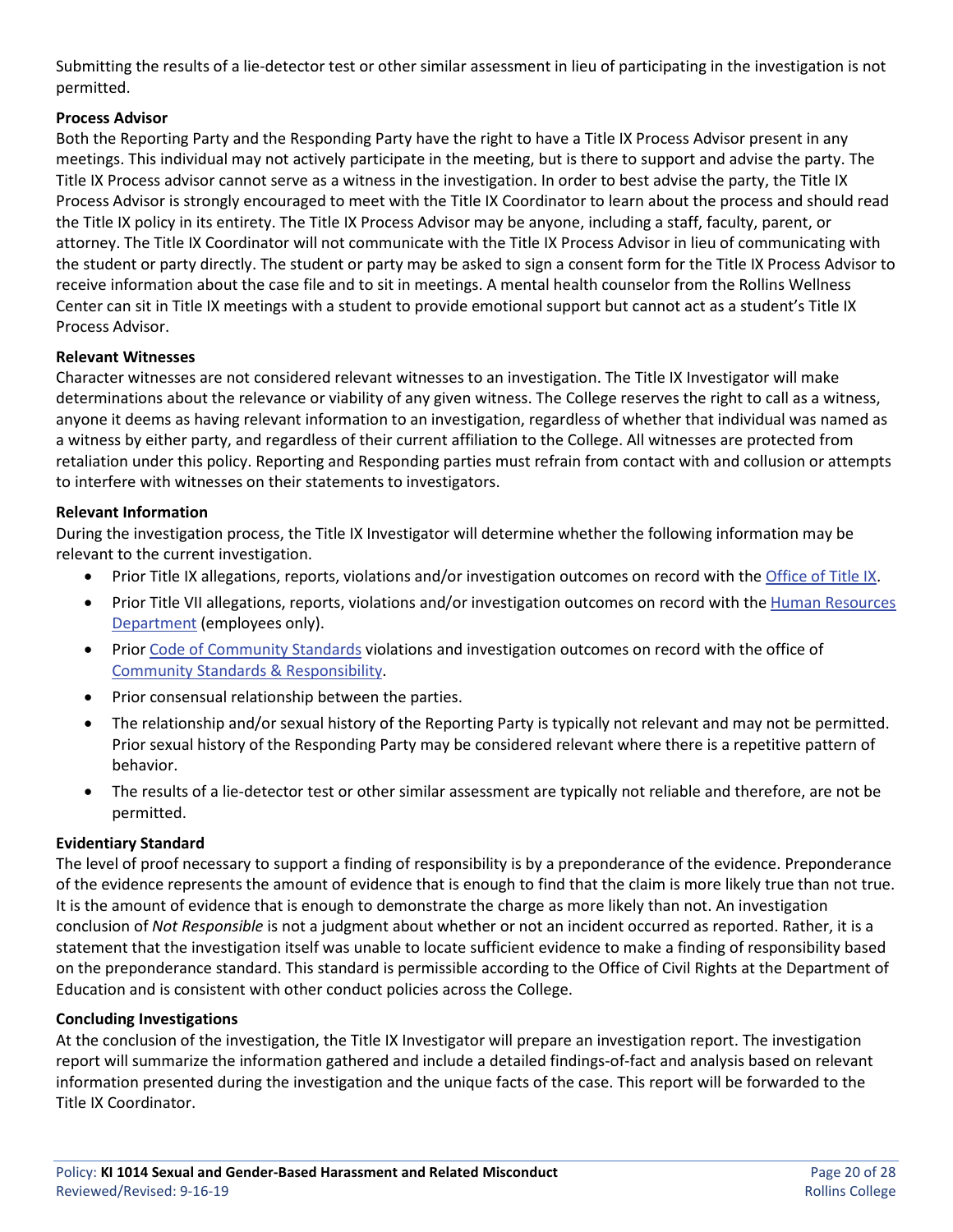The Title IX Coordinator will provide both Reporting and Responding Parties equal access to review and comment upon the investigation report prior to convening the three-person panel that will determine responsibility. Both Reporting and Responding Parties will have 5 business days from receipt of the investigation report to submit written comments, questions, or additional information to the Title IX Coordinator. A request for an extension of up to 3 business days may be granted for good cause. The deadline to receive written comments to the investigation report will be stated in the correspondence from the Title IX Coordinator. If Reporting and/or Responding Parties submit a response to the investigation report, the Title IX Coordinator will provide the response(s) to the Title IX Investigator to review and make any changes/additions to the report at the discretion of the Title IX Investigator.

Once the designated timeframe to receive written comments to the investigation report has elapsed, the Title IX Coordinator will convene the three-person panel that will determine responsibility. The panel will consider the record as a whole, including the nature of the alleged conduct and the context in which it occurred. Both Reporting and Responding Parties will receive written notification of the outcome of the investigation from the Title IX Coordinator.

The 3-person panel will be composed as follows and convened by the Title IX Coordinator.

- When the Respondent is a student or student organization: the Director of Community Standards & Responsibility, the Dean of Students and the Head of Human Resources – or designees.
- When the Respondent is a faculty member: the Vice President of Academic Affairs/ Provost, the Dean of Faculty, and the Head of Human Resources – or designees.
- When the Respondent is a Staff member: the respective Vice President and the respective Dean or Director for the employment area, and the Head of Human Resources – or designees.

#### **Sanctioning Process**

If the Responding Party is found to be in violation of the policy, this 3-person panel will also determine corrective action. A party found responsible for a violation of the Title IX policy could receive sanctions ranging from educational requirements, counseling, a written warning, probation, and/or suspension. In some cases, a student found responsible may be dismissed from the College. Review the [Code of Community Standards](http://www.rollins.edu/community-standards-responsibility/documents/rollins-college-code-of-community-standards.pdf) for a full listing of possible student sanctions. Sanctions for employee Respondents include disciplinary action up to and including termination of employment. The Human Resources Department in collaboration with the corresponding Vice President or designee will act as the sanctioning body.

Sanctions are determined after consideration of several factors, including but limited to:

- the Responding Party's prior conduct history (if any) including evidence of a pattern of relevant misconduct,
- the severity of the incident,
- the Responding Party's willingness to accept responsibility for their actions, and
- College precedent in other cases with similar violation(s).

A Responding Party not found responsible for a Title IX policy violation, but found to have abused alcohol or drugs, will be referred to [Community Standards & Responsibility.](http://www.rollins.edu/community-standards-responsibility/index.html) CSR will determine whether or not to charge the student with a violation under the [Code of Community Standards.](http://www.rollins.edu/community-standards-responsibility/documents/rollins-college-code-of-community-standards.pdf)

#### **Process Timeline**

The College is committed to ensuring timely and fair resolution of complaints. Every reasonable attempt will be made to close a Title IX Investigation within a reasonable period of time in a manner that is both thorough and efficient, however, the College recognizes that there are unforeseeable circumstances that may cause delays in the process, including but not limited to the circumstances and nature of the report, the availability of the Title IX Investigator and the availability of relevant witnesses and other parties. The Office of Title IX will make efforts to keep the parties informed about the status of the investigation. The appeal process timeline is separate from the investigation process timeline.

#### **Appeals Process**

Specific to this policy, both the Reporting Party and the Responding Party have a right to appeal the outcome of the investigation. The appeal will be reviewed by a Vice President of the College's choosing (the appellate body). Neither party is entitled to receive a copy of the other party's intent to appeal form or related documents submitted in a request for appeal, although each party has the right to be informed that the other party has exercised their right to appeal by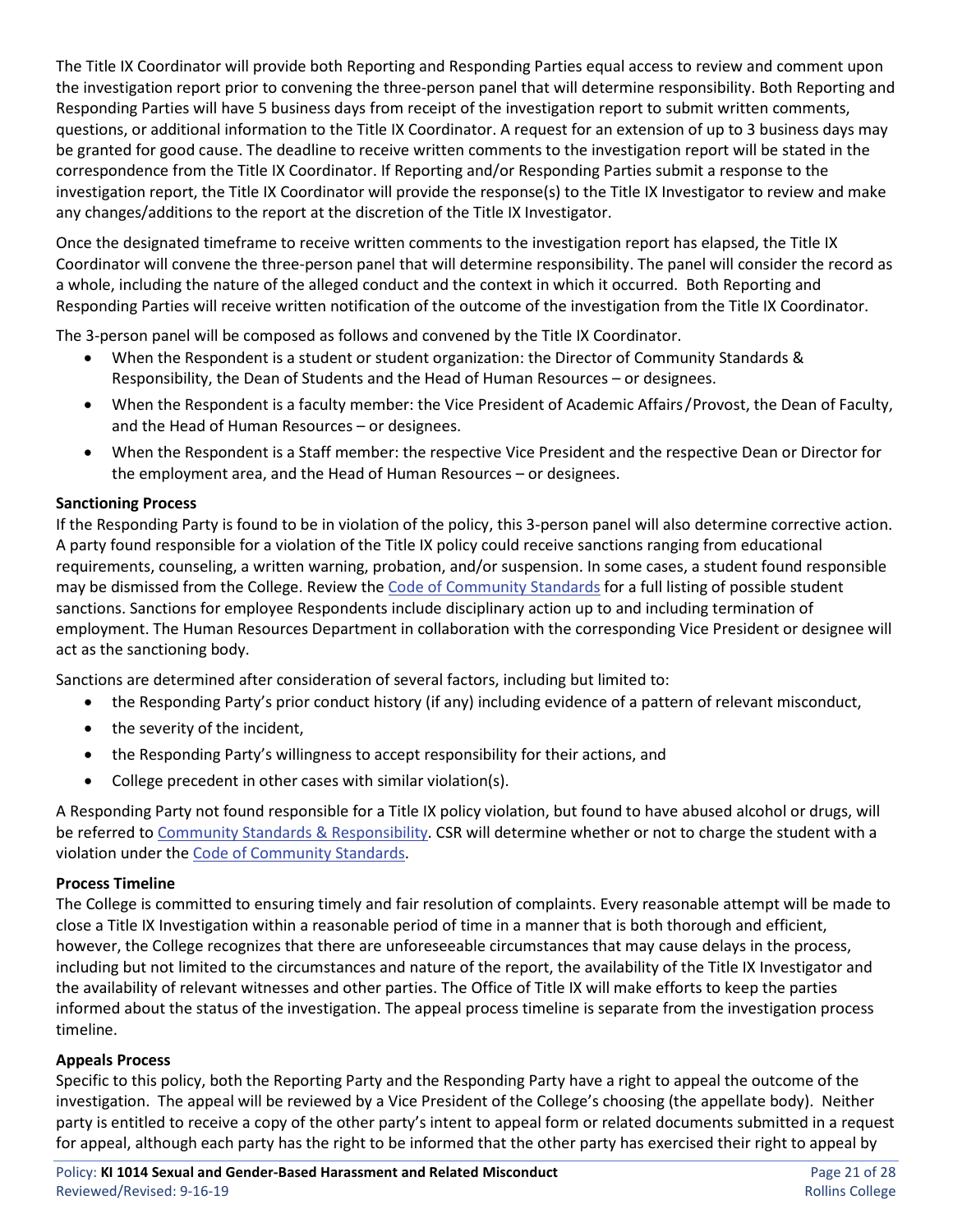submitting relevant documentation within the appellate window; such notification will come from the Title IX Coordinator. The party who does not initiate the appeal process may be informed about which of the appellate ground(s) the other party has indicated that they intent to on. This party has the right to prepare a written statement to the appellate body such as a personal impact statement or provide other supporting information *not* already outlined in the investigation report.

Mere dissatisfaction with the investigation outcome or process is not a valid basis for appeal. The appeal shall consist of a plain, concise and complete written statement outlining the grounds for appeal and all relevant information to substantiate the basis for the appeal. Receipt of the written appeal will be acknowledged in writing by the Title IX Coordinator.

Appeals must be based on the following grounds:

- the sanction(s) imposed is/are inappropriate for the violation of College policy,
- the preponderance of evidence standard was or was not met, or
- new information.\*

\*If either party believes that there is new evidence or relevant facts that were not brought out in the investigation, *which may be sufficient to alter the finding*, they may make a request that this information be considered. This information will be reviewed by the appellate body to determine whether or not the new information may be sufficient to alter the finding of the investigation. If it is determined that the new information offered may be sufficient to alter the finding, the appellate body will remand the investigation back to the Title IX Investigator to gather and analyze the new information. An amended investigation report will be generated and sent back to the 3-person panel to reconsider the original decision and sanctions in light of the new information. If it is determined by the appellate body that the new information offered is not sufficient to alter the finding, the appellate body will consider only the existing investigation record and appeals submission(s) based solely on the other appellate ground(s) argued in the party's appeal request.

The Intent to Appeal Form and related documentation must be submitted via the [online reporting form](https://cm.maxient.com/reportingform.php?RollinsCollege&layout_id=16) to the Title IX Coordinator no later than 5 business days after the date of the final Investigation Outcome Letter. A request for an extension of up to 3 business days may be granted for good cause. The deadline to submit an appeal will be stated in the letter. The Title IX Coordinator will forward the final Investigation Report and appeals statements received to the appellate body for review. The appellate body will inform the Title IX Coordinator and both the Reporting Party and Responding Party in writing of the outcome of the appeal process by email. If either party files an appeal, the implementation of any sanctions will be delayed pending the decision of the appellate body. The decision of the appellate body is final.

## **VIII. PRIVACY, CLERY REPORTING, AND RECORDS**

For any report under this Policy, every effort will be made to respect and safeguard the privacy interests of all individuals involved in a manner consistent with the need for a careful assessment of the allegation and any necessary steps to eliminate the conduct, prevent its recurrence, and address its effects. Privacy and confidentiality have distinct meanings under this Policy. Please note that limitations of confidentiality may exist for individuals under the age of 18 as outlined in Section II. F. of this policy.

#### **A. Privacy**

Privacy generally means that information related to a report of sexual misconduct or harassment will be shared only with those College employees who have a legitimate "need to know" in order to assist in the active review, investigation, or resolution of the report. All College employees who are involved in the review, investigation or resolution of a report have a responsibility regarding the safeguarding of private information. While not bound by confidentiality, these individuals will be discreet and respect the privacy of all individuals involved in the process. If the decision is made to pursue an investigation, information related to the report must be shared with the Responding Party. Information regarding a report will not be shared with either parties' parents or guardians unless:

- the party is a minor (and sharing is permissible under the [Family Education Rights and Privacy Act](http://www.rollins.edu/ir/policies-procedures/ferpa-policy.html) (FERPA));
- the party has signed a waiver that is compliant with FERPA; or
- there is an articulable threat to the health or safety of the party or other individuals in the community.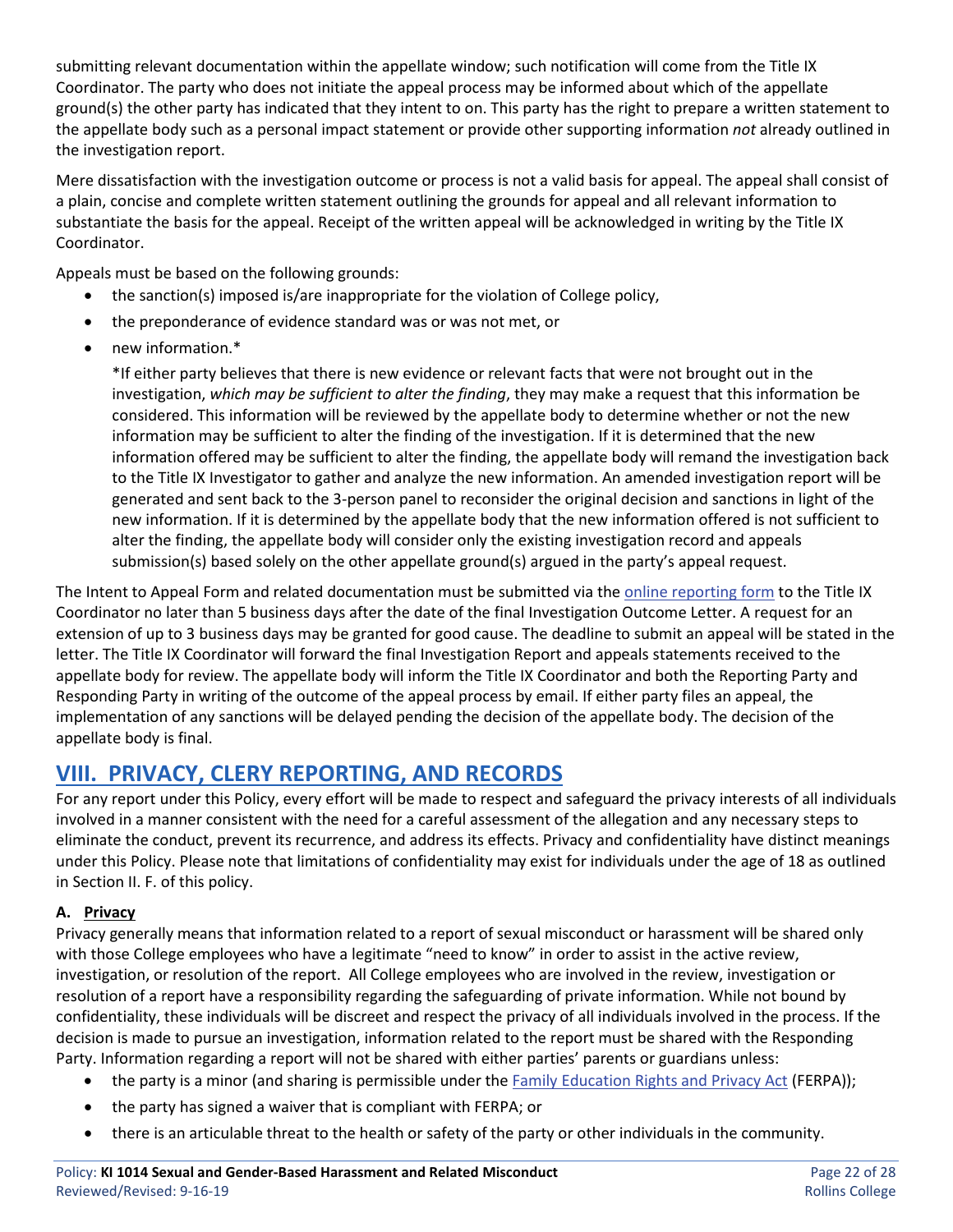## **Clery Reporting**

If a report of misconduct poses an ongoing or immediate threat to members of the campus community or is a Clery Reportable Crime, [a Timely Notification Bulletin](http://www.rollins.edu/campus-safety/clery-compliance/timely-notifications.html) must be sent campus-wide to protect the health and safety of the community. In these cases, the College may not be able to maintain the same level of privacy. Immediate threatening circumstances include, but are not limited to:

- reported incidents of misconduct that include the use of force, a weapon, or
- other circumstances that represent a serious and ongoing threat to the Rollins community.

According to the Campus Safety TWN Policy, Issuing Timely Notification Bulletins will be considered for the various crimes, if reported to the Campus Safety Department within 30 days of the date they occurred. The AVP of Public Safety or a designee will develop Timely Notification Bulletins for the campus community to notify members of the community about serious crimes against people that occur on campus where it is determined that the incident may pose an **ongoing** threat to members of the campus community.

The Reporting Party will be informed when a report triggers the College's requirement to send a [Timely Notification](http://www.rollins.edu/campus-safety/clery-compliance/timely-notifications.html)  [Bulletin](http://www.rollins.edu/campus-safety/clery-compliance/timely-notifications.html) under the [Clery Act.](http://www.rollins.edu/campus-safety/clery-compliance/index.html) A Responding Party, even if known, will not be informed in advance of the college exercising its responsibility under the [Clery Act.](http://www.rollins.edu/campus-safety/clery-compliance/index.html) No additional notices will be sent to the campus community at the conclusion of a Title IX investigation regardless of the outcome.

#### **B. Release of Information**

The Office of Title IX will provide aggregate data to Rollins [Campus Safety](http://www.rollins.edu/campus-safety/index.html) about reports that trigger Clery reporting requirements, even when the report does not trigger a [Timely Notification Bulletin.](http://www.rollins.edu/campus-safety/clery-compliance/timely-notifications.html)

Pursuant to the [Clery Act](http://www.rollins.edu/campus-safety/clery-compliance/index.html) and the 2013 Amendments to the Violence Against Women Act, anonymous statistical information regarding reported criminal incidents must be shared with the Rollins [Campus Safety](http://www.rollins.edu/campus-safety/index.html) department for inclusion in the Campus Crime Log. This information will also be included in the College's [Annual Safety, Fire & Security](http://www.rollins.edu/campus-safety/clery-compliance/index.html)  [Report](http://www.rollins.edu/campus-safety/clery-compliance/index.html) (ASFSR). The College may also share aggregate and non-personally identifiable data about reports, outcomes, and sanctions.

#### **C. Records**

All College processes under Title IX are conducted in accordance with the requirements of College policy, the [Clery Act,](http://www.rollins.edu/campus-safety/clery-compliance/index.html) and the Violence Against Women Act, and records generated as a result of these processes are protected by [FERPA.](http://www.rollins.edu/ir/policies-procedures/ferpa-policy.html) No information, including the identity of the parties, will be released from such processes except as required or permitted by law or College policy.

Under federal law, the [Office of Title IX](http://www.rollins.edu/sexual-misconduct/index.html) is required to maintain records of all reports under this policy and their outcomes. These records may be used in aggregate form to track patterns and systemic issues. In addition, the office of the [Dean of Students,](http://www.rollins.edu/student-affairs/index.html) the office of [Community Standards & Responsibility](http://www.rollins.edu/community-standards-responsibility/index.html) and the [Human Resources Department](http://www.rollins.edu/human-resources/index.html) may also generate, hold or access records in cases where the investigation resulted in sanctions.

As it relates to a Title IX initial assessment, if the assessment of a Title IX complaint generates a written report, which is not in all cases, it is considered an internal document to the College and may not be shared with the Reporting or Responding parties involved in the report although the outcome of such assessment will be shared with the parties. As it relates to Title IX Investigations, only the Reporting and Responding parties have the right to receive documentation generated as a result of the investigation. That documentation must be relevant to each party. Not every document submitted by a party may be accessible to the other party. Each party is entitled to receive the Notice of Investigation Letter, the Investigation Report and exhibits, and the final Investigation Outcome Letter. As it relates to the Title IX appeals process, neither party is entitled to receive a copy of the other parties documented request for appeal submission, although both parties have the right to be informed that the other party has exercised their right to appeal and submitted relevant documentation within the appellate window, such notification will come from the Title IX Coordinator.

The Office of Title IX will not release information related to sexual misconduct reports to the parents, attorneys, or other third parties outside of the investigation without express written permission from the student and including the submission of an *Authorization for Release of Information Under Title IX* form as well as a FERPA release on file with the Office of Student Records. The College is required by law to disclose any records under subpoena from an authorized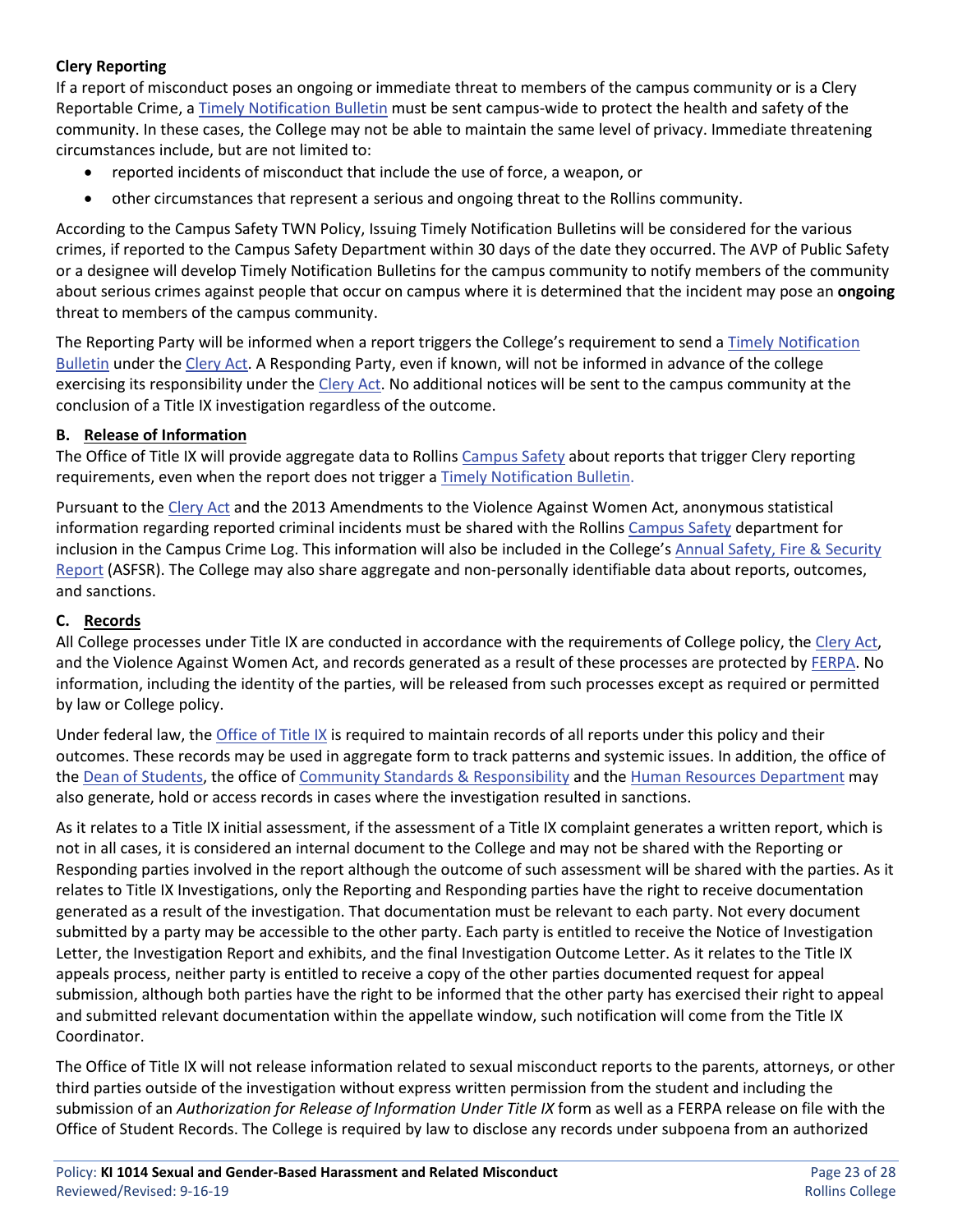state or federal court. The Office of Title IX will not communicate with a parent or attorney in lieu of communicating directly with the student or party.

## **D. Reports to Regional Accreditor**

The College is required to notify its regional accreditor, the Southern Association of Schools and Colleges (SACSCOC), should the U.S. Department of Education's Office of Civil Rights (OCR) investigate the College for possible violations of Title IX of the Education Amendments of 1972. To maintain compliance with this requirement, the Title IX Coordinator will notify the College's SACSCOC Liaison of any such OCR investigation and provide copies of all correspondence between the institution and OCR for transmittal to SACSCOC.

## **IX. Education and Prevention Programs**

The College is committed to offering educational programs to promote awareness and prevention of prohibited conduct. Educational programs include an overview of the College's policies and procedures; relevant definitions, including prohibited conduct, discussion of the impact of alcohol; consent; safe and positive options for bystander intervention; review of resources and reporting options available for students, faculty, and staff; and information about risk reduction. Incoming first year students, student athletes and new employees will receive primary prevention and awareness programming as part of their orientation. Returning students, athletes and employees will also have ongoing opportunities for training and education. On-line training programs can be accessed through th[e Safe @Rollins website.](http://www.rollins.edu/sexual-misconduct/safe-at-rollins/index.html) In addition, more information about education and prevention programs can be found by contacting th[e Office of Title](http://www.rollins.edu/sexual-misconduct/index.html)  [IX.](http://www.rollins.edu/sexual-misconduct/index.html)

As part of the College's commitment to provide an educational and work environment free from prohibited conduct, this policy will be disseminated widely to the College community through e-mail communication, publications, websites, new employee orientations, student orientations, and other appropriate channels of communication.

#### **Bystander Intervention**

The College provides extensive bystander intervention education in both online and in-person training programs offered during orientations and at various points in time throughout the year. The College encourages all community members to take reasonable and prudent actions to prevent or stop discrimination, harassment and related misconduct of any kind. Taking action may include direct intervention when safe to do so, enlisting the assistance of friends, contacting law enforcement, or seeking assistance from a person in authority. Community members who choose to exercise this prosocial responsibility will be supported by the College and protected from retaliation. To foster a climate that encourages prevention and reporting of discrimination, harassment, and related misconduct, the College will actively promote prevention efforts, educate the community, respond to all reports promptly, provide interim protective measures to address safety and emotional wellbeing, and act in a manner that recognizes the inherent dignity of the individuals involved. The [Office of Title IX](http://www.rollins.edu/sexual-misconduct/index.html) is available to provide bystander intervention education as needed/requested.

## **X. Annual Review**

This Policy is maintained by the *Office of Title IX*. Title IX Coordinator will review this policy on an annual basis and present any proposed changes to a small advisory group. The review will capture evolving legal requirements, evaluate the supports and resources available to the parties, and assess the effectiveness of the resolution process (including as to the fairness of the process, the time needed to complete the process, and the sanctions and remedies imposed, and the appeal process).

## **XI. Related College Policies or Applicable Publications**

- Amorous Relationships with Students Policy: [http://www.rollins.edu/human-resources/documents/policies/general](http://www.rollins.edu/human-resources/documents/policies/general-policies/amorous-relationships-with-students-075000.pdf)[policies/amorous-relationships-with-students-075000.pdf](http://www.rollins.edu/human-resources/documents/policies/general-policies/amorous-relationships-with-students-075000.pdf)
- Amorous Relationships Between Supervisors and Subordinates Policy: [http://www.rollins.edu/human](http://www.rollins.edu/human-resources/documents/policies/general-policies/amorous-relationships-between-supervisors-and-subordinates-076000.pdf)[resources/documents/policies/general-policies/amorous-relationships-between-supervisors-and-subordinates-](http://www.rollins.edu/human-resources/documents/policies/general-policies/amorous-relationships-between-supervisors-and-subordinates-076000.pdf)[076000.pdf](http://www.rollins.edu/human-resources/documents/policies/general-policies/amorous-relationships-between-supervisors-and-subordinates-076000.pdf)
- Campus Violence Prevention Policy: [http://www.rollins.edu/human-resources/documents/policies/general](http://www.rollins.edu/human-resources/documents/policies/general-policies/campus-violence-prevention-088000.pdf)[policies/campus-violence-prevention-088000.pdf](http://www.rollins.edu/human-resources/documents/policies/general-policies/campus-violence-prevention-088000.pdf)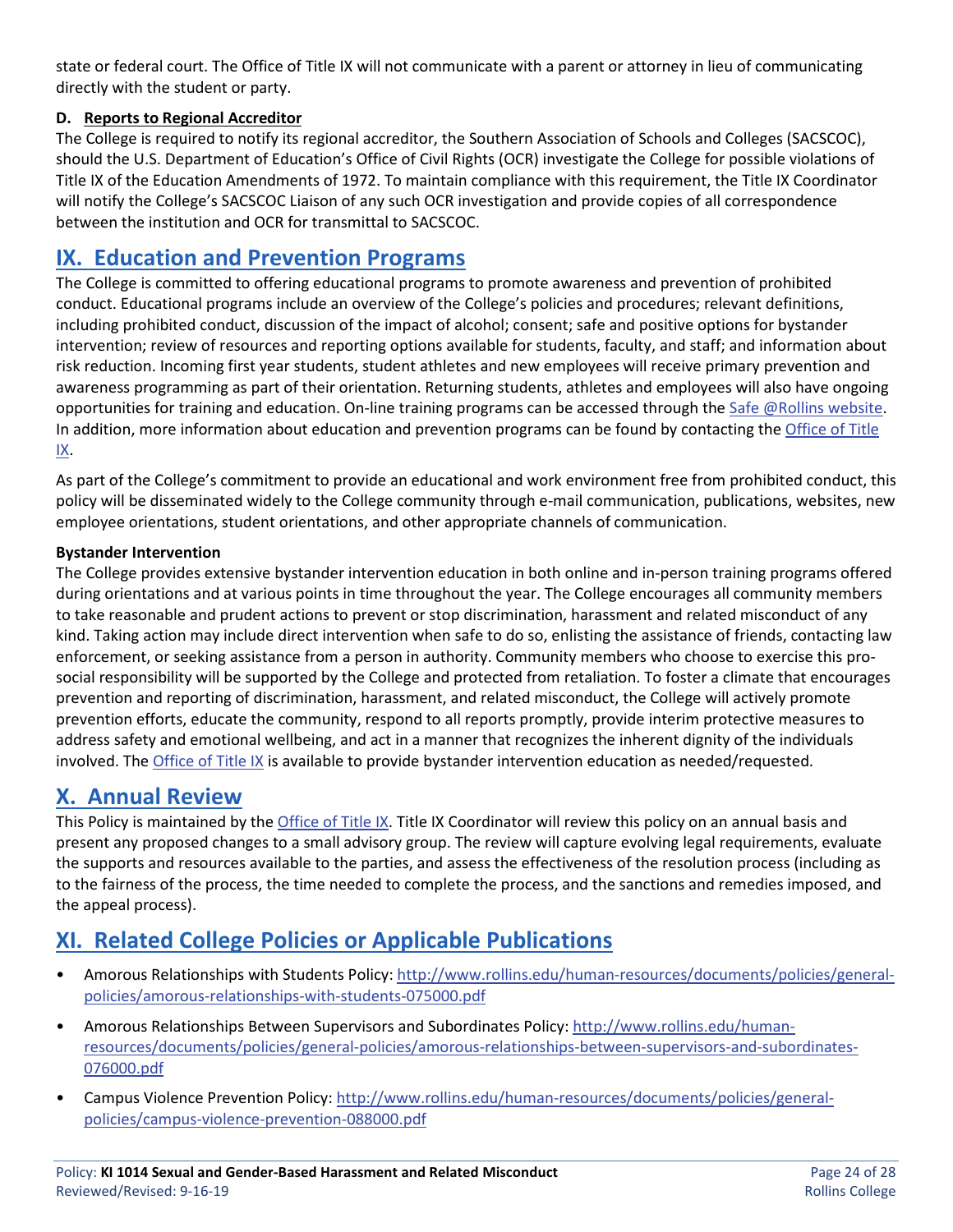- Child Protection Policy: [http://www.rollins.edu/human-resources/documents/policies/general-policies/child](http://www.rollins.edu/human-resources/documents/policies/general-policies/child-protection-policy.pdf)[protection-policy.pdf](http://www.rollins.edu/human-resources/documents/policies/general-policies/child-protection-policy.pdf)
- Code of Community Standards & Responsibility (Ay17-18): [http://www.rollins.edu/community-standards](http://www.rollins.edu/community-standards-responsibility/documents/code-of-community-standards.pdf)[responsibility/documents/code-of-community-standards.pdf](http://www.rollins.edu/community-standards-responsibility/documents/code-of-community-standards.pdf)
- Disability Policy Under the Rehabilitation Act and the Americans with Disabilities Act: [http://www.rollins.edu/human-resources/documents/policies/general-policies/disability-policy-under-the](http://www.rollins.edu/human-resources/documents/policies/general-policies/disability-policy-under-the-rehabilitation-act-of-1973-ada-035000.pdf)[rehabilitation-act-of-1973-ada-035000.pdf](http://www.rollins.edu/human-resources/documents/policies/general-policies/disability-policy-under-the-rehabilitation-act-of-1973-ada-035000.pdf)
- Disciplinary Procedure for Staff: [http://www.rollins.edu/human-resources/documents/policies/conduct](http://www.rollins.edu/human-resources/documents/policies/conduct-performance/disciplinary-procedure-staff-600100.pdf)[performance/disciplinary-procedure-staff-600100.pdf](http://www.rollins.edu/human-resources/documents/policies/conduct-performance/disciplinary-procedure-staff-600100.pdf)
- Discrimination Grievance Procedure for Faculty and Staff: [http://www.rollins.edu/human](http://www.rollins.edu/human-resources/documents/policies/communications/grievance-procedure-staff-faculty-700100.pdf)[resources/documents/policies/communications/grievance-procedure-staff-faculty-700100.pdf](http://www.rollins.edu/human-resources/documents/policies/communications/grievance-procedure-staff-faculty-700100.pdf)
- Discrimination Grievance Procedure: Students Reporting Discrimination by Faculty or Staff: [http://www.rollins.edu/human-resources/documents/policies/communications/discrimination-grievance-policy-for](http://www.rollins.edu/human-resources/documents/policies/communications/discrimination-grievance-policy-for-students.pdf)[students.pdf](http://www.rollins.edu/human-resources/documents/policies/communications/discrimination-grievance-policy-for-students.pdf)
- Domestic Violence Leave Policy: [http://www.rollins.edu/human-resources/documents/policies/absences-from](http://www.rollins.edu/human-resources/documents/policies/absences-from-work/domestic-violence-leave-500750.pdf)[work/domestic-violence-leave-500750.pdf](http://www.rollins.edu/human-resources/documents/policies/absences-from-work/domestic-violence-leave-500750.pdf)
- Employee Assistance Program Policy; [http://www.rollins.edu/human](http://www.rollins.edu/human-resources/documents/policies/benefits/employee-assistance-program-eap-300370.pdf)[resources/documents/policies/benefits/employee-assistance-program-eap-300370.pdf](http://www.rollins.edu/human-resources/documents/policies/benefits/employee-assistance-program-eap-300370.pdf)
- FERPA policy[: http://www.rollins.edu/ir/policies-procedures/ferpa-policy.html](http://www.rollins.edu/ir/policies-procedures/ferpa-policy.html)
- Staff Grievance and Dispute Resolution Procedures: [http://www.rollins.edu/human](http://www.rollins.edu/human-resources/documents/policies/communications/grievance-procedure-staff-700100.pdf)[resources/documents/policies/communications/grievance-procedure-staff-700100.pdf](http://www.rollins.edu/human-resources/documents/policies/communications/grievance-procedure-staff-700100.pdf)
- Guidelines for Supporting and Addressing Needs of Transgender and Gender Non-conforming Employees: [http://www.rollins.edu/human-resources/documents/policies/general-policies/transgender-gender-non](http://www.rollins.edu/human-resources/documents/policies/general-policies/transgender-gender-non-conforming-employees-policy.pdf)[conforming-employees-policy.pdf](http://www.rollins.edu/human-resources/documents/policies/general-policies/transgender-gender-non-conforming-employees-policy.pdf)
- Non-discrimination Policy Statement: [http://www.rollins.edu/human-resources/documents/policies/general](http://www.rollins.edu/human-resources/documents/policies/general-policies/nondiscrimination-policy-statement-030000.pdf)[policies/nondiscrimination-policy-statement-030000.pdf](http://www.rollins.edu/human-resources/documents/policies/general-policies/nondiscrimination-policy-statement-030000.pdf)
- Prohibition on Firearms Policy: [http://www.rollins.edu/human-resources/documents/policies/general](http://www.rollins.edu/human-resources/documents/policies/general-policies/firearms-prohibition-081000.pdf)[policies/firearms-prohibition-081000.pdf](http://www.rollins.edu/human-resources/documents/policies/general-policies/firearms-prohibition-081000.pdf)
- Sexual Harassment Policy: [http://www.rollins.edu/human-resources/documents/policies/general-policies/sexual](http://www.rollins.edu/human-resources/documents/policies/general-policies/sexual-harassment-050000.pdf)[harassment-050000.pdf](http://www.rollins.edu/human-resources/documents/policies/general-policies/sexual-harassment-050000.pdf)
- Undue Influence policy: [https://rpublic.rollins.edu/sites/IR/Shared%20Documents/KI%201010%20Undue%20Influence%20Policy%2010-14-](https://rpublic.rollins.edu/sites/IR/Shared%20Documents/KI%201010%20Undue%20Influence%20Policy%2010-14-16.pdf) [16.pdf](https://rpublic.rollins.edu/sites/IR/Shared%20Documents/KI%201010%20Undue%20Influence%20Policy%2010-14-16.pdf)
- Violation of Local, State or Federal Laws Policy: [http://www.rollins.edu/human](http://www.rollins.edu/human-resources/documents/policies/general-policies/laws-violation-of-local-state-or-federal-laws-085000.pdf)[resources/documents/policies/general-policies/laws-violation-of-local-state-or-federal-laws-085000.pdf](http://www.rollins.edu/human-resources/documents/policies/general-policies/laws-violation-of-local-state-or-federal-laws-085000.pdf)

# **XII. Effective Date**

This policy is effective immediately and supersedes all previously issued versions.

# **XIII. Rationale for Revision**

Rev. 1: staff update and process enhancement; policy title changed from *Title IX* to *Sexual and Gender-Based Harassment and Related Miscondu*ct.

Revisions based on federal legal compliance regulations, federal guidance from the Office of Civil Rights at the Department of Education (OCR-DOE) and Title IX best practices. Revisions take place on a revolving basis as updates in the law are received from the OCR-DOE and changes are always effective immediately.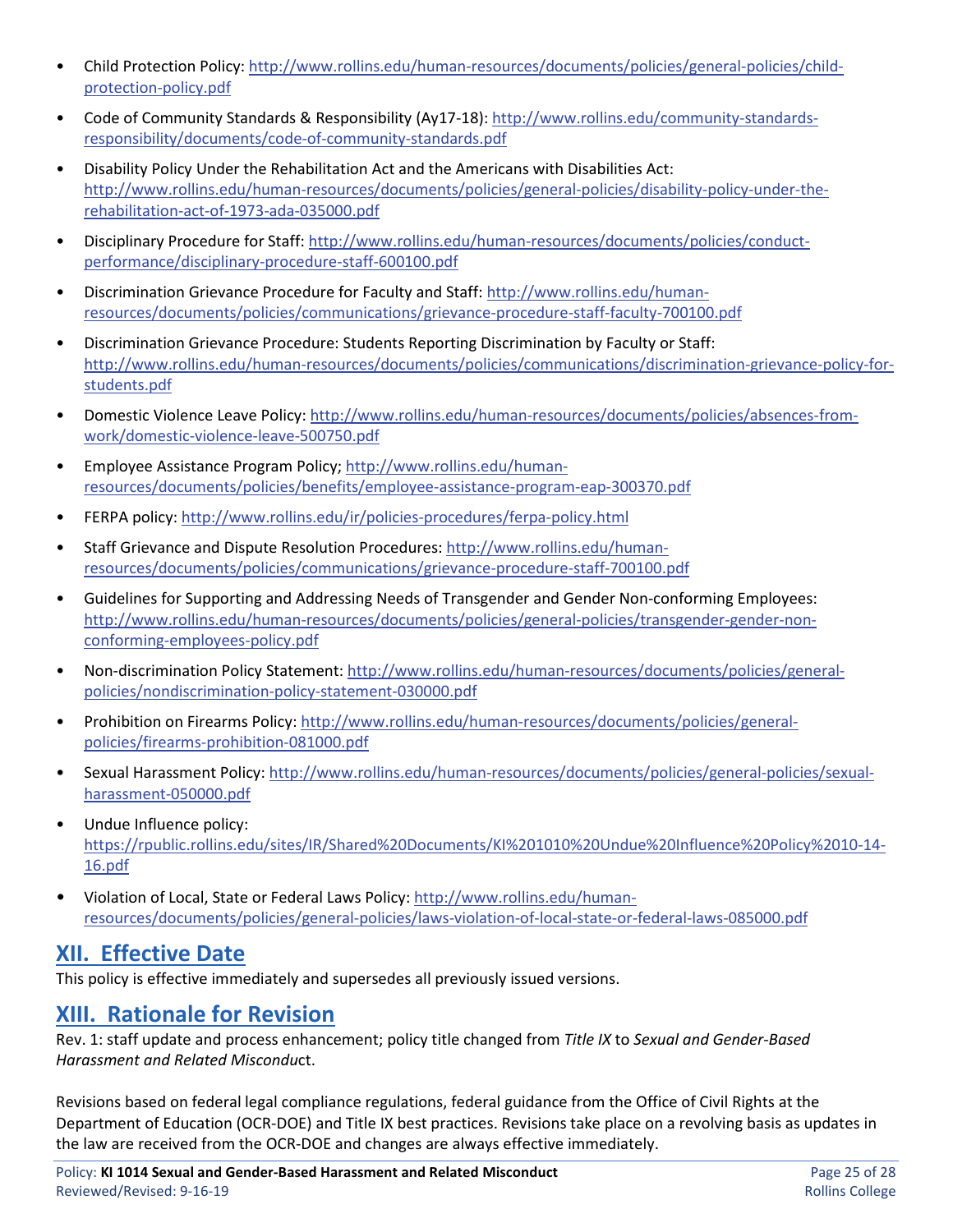#### **CONFIDENTIAL Health and Safety Resources for Support After Sexual or Relationship Violence**

The following is a list of Confidential Resources available to any community member. If you need support and want to talk to someone about your options or needs confidentially, one of the options listed here can help. Not every individual will be prepared to make a report to the College or local law enforcement and that's ok. The important thing is to get help when you need it.

The first priority for any individual who has been assaulted is to get to a safe place. If you are in imminent danger, call 911 or Campus Safety at (407) 646-2999. When necessary, seek medical attention. The following is a list of options of where to seek medical or mental health support:

| Rollins Wellness Center offers the following services:                                                                                                                                                                                                                    |                                                                                                                                                                                                                                                                                                                                                                                                                                                       |  |  |
|---------------------------------------------------------------------------------------------------------------------------------------------------------------------------------------------------------------------------------------------------------------------------|-------------------------------------------------------------------------------------------------------------------------------------------------------------------------------------------------------------------------------------------------------------------------------------------------------------------------------------------------------------------------------------------------------------------------------------------------------|--|--|
| (407) 628-6340   wellnesscenter@rollins.edu   Rollins.edu/wellness-center   Located on campus                                                                                                                                                                             |                                                                                                                                                                                                                                                                                                                                                                                                                                                       |  |  |
| <b>Health Services:</b>                                                                                                                                                                                                                                                   | <b>Counseling &amp; Psychological Services:</b>                                                                                                                                                                                                                                                                                                                                                                                                       |  |  |
| Students may seek medical attention, Plan B,<br>STD/STI testing or seek answers to their<br>questions and concerns by visiting the health<br>center. Confidentiality laws protect the<br>conversations you have with medical staff in the<br>course of care or treatment. | Students have the opportunity for one-on-one counseling on<br>campus in the Office of Counseling and Psychological Services<br>(CAPS). Confidentiality laws protect the conversations<br>individuals have with a counselor. Services are provided free of<br>charge. Counselors are available to meet with students by<br>appointment or almost immediately in crisis situations.<br>In a mental health emergency, call 911 or the After-hours Crisis |  |  |
|                                                                                                                                                                                                                                                                           | Phone: (833) 848-1761                                                                                                                                                                                                                                                                                                                                                                                                                                 |  |  |
| 24-Hour Sexual Assault Hotline: The VSC                                                                                                                                                                                                                                   | Acute Sexual Assault Services (within 120 hours following the                                                                                                                                                                                                                                                                                                                                                                                         |  |  |
| operates a 24 hour a day, 7 day a week Sexual                                                                                                                                                                                                                             | sexual assault):                                                                                                                                                                                                                                                                                                                                                                                                                                      |  |  |
| Assault Hotline. The hotline is for anyone seeking                                                                                                                                                                                                                        |                                                                                                                                                                                                                                                                                                                                                                                                                                                       |  |  |
| immediate telephone crisis intervention services<br>or information on sexual assault. The hotline is                                                                                                                                                                      | Services include providing immediate support and advocacy to<br>both reporting and non-reporting victims of sexual assault.                                                                                                                                                                                                                                                                                                                           |  |  |
| operated by certified Sexual Assault Counselors.                                                                                                                                                                                                                          | Services can include forensic evidence collection by a Sexual                                                                                                                                                                                                                                                                                                                                                                                         |  |  |
| Certified Sexual Assault Counselors are trained to                                                                                                                                                                                                                        | Assault Nurse Examiner (SANE) that occurs in a private facility                                                                                                                                                                                                                                                                                                                                                                                       |  |  |
| provide immediate crisis intervention and                                                                                                                                                                                                                                 | which offers a calming home-like environment. A Victim                                                                                                                                                                                                                                                                                                                                                                                                |  |  |
| ongoing support.                                                                                                                                                                                                                                                          | Advocate is available to accompany the survivor during the<br>exam, and all information provided to the advocate is                                                                                                                                                                                                                                                                                                                                   |  |  |
| National Sexual Assault Hotline (call or chat):                                                                                                                                                                                                                           | confidential. Services can be received regardless of whether a                                                                                                                                                                                                                                                                                                                                                                                        |  |  |
| (800) 656-HOPE   online.rainn.org                                                                                                                                                                                                                                         | survivor reports the crime to law enforcement. You do not need                                                                                                                                                                                                                                                                                                                                                                                        |  |  |
|                                                                                                                                                                                                                                                                           | medical insurance to receive care.                                                                                                                                                                                                                                                                                                                                                                                                                    |  |  |
| Victim Service Center of Central Florida offers the following services:                                                                                                                                                                                                   |                                                                                                                                                                                                                                                                                                                                                                                                                                                       |  |  |
| (407) 500-4325   https://www.victimservicecenter.org/                                                                                                                                                                                                                     |                                                                                                                                                                                                                                                                                                                                                                                                                                                       |  |  |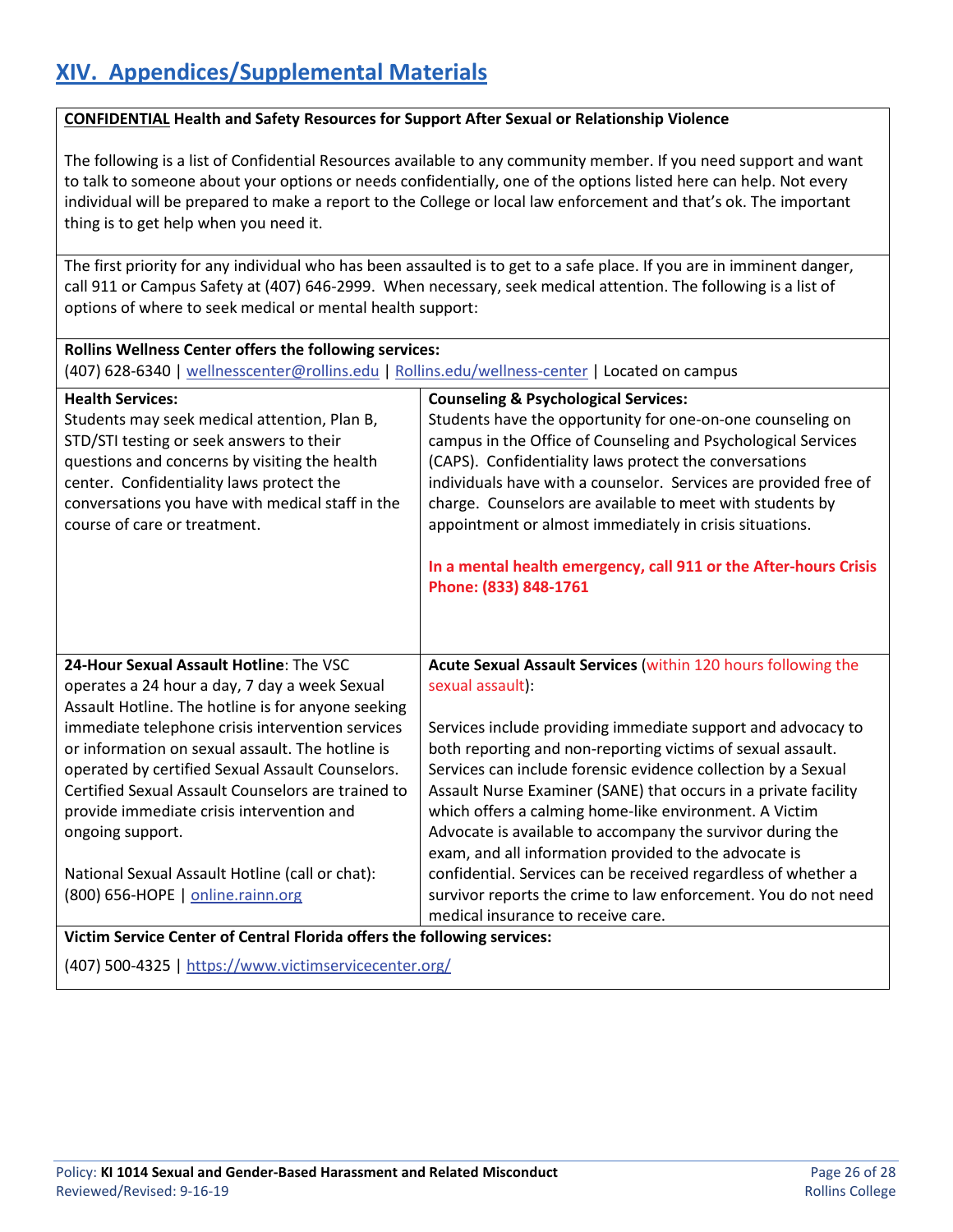#### **Emergency Room/Local Hospital and Primary Care Physicians:**

The closest hospital to campus is [Winter Park Memorial Hospital](https://www.floridahospital.com/winter-park-memorial/emergency-services) (407) 646-7320. Please note that area hospitals are required by Florida law and/or policy to contact local law enforcement but you will not be required to report the incident. The ER may have law enforcement transfer you to the local rape crisis center. Emergency rooms see patients in order of the severity of their symptoms and you may not receive the fastest care from an emergency room. You should not need medical insurance to receive medical care.

Your Primary Care Physician or a specialist (i.e., gynecologist, urologist), can also offer you services and support but you may need to make an appointment and there may be a waiting period. If you need medical attention right away, consider accessing one of the other options.

[Harbor House of Central Florida:](https://www.harborhousefl.com/) Confidential Crisis Hotline for relationship violence concerns: (407) 886-2856, these are all available 24/7/365.

Dating Abuse Helpline: (866) 331-9474 | [loveisrespect.org](http://www.loveisrespect.org/)

Domestic Violence Hotline: (800) 799-7233 | [thehotline.org](http://www.thehotline.org/)

Stalking Resource Center: (855) 484-2846 [| victimsofcrime.org](http://victimsofcrime.org/) [Zebra Coalition](http://www.zebrayouth.org/) LGBTQ+ resource: (407) 228-1446, 24/7/365

[Planned Parenthood of Greater Orlando:](https://www.plannedparenthood.org/planned-parenthood-southwest-central-florida) (800) 230-7526

Human Trafficking Resource Center: (888) 373-7888 | [traffickingresourcecenter.org](https://humantraffickinghotline.org/)

Suicide Prevention Lifeline: (800) 273-8255 | [suicidepreventionlifeline.org](https://suicidepreventionlifeline.org/)

Th[e Employee Assistance Program](https://www.resourcesforliving.com/login.aspx) (EAP) (for faculty, staff and their household members):

Call (877) 398-5816, 24/7/365

The Dean of Religious Life or College Chaplain

Rev. Katrina Jenkins | (407) 646-2440 | [kejenkins@rollins.edu](mailto:kejenkins@rollins.edu) | Location: Knowles Chapel

| <b>Reporting Options</b>                                  | <b>Rollins College Title IX Coordinator</b>                  |
|-----------------------------------------------------------|--------------------------------------------------------------|
| These are your options of people or places you can go     | Sarah Laake                                                  |
| if and when you're ready to file a report or complaint    | Director and Title IX Coordinator                            |
| about sexual misconduct that happened to you or           | Rollins College - Office of Title IX                         |
| someone you know. You can still access support            | 1000 Holt Avenue, Box 2776                                   |
| services even without formally reporting and you can      | Winter Park, FL 32789                                        |
| also ask questions and/or report without disclosing       | Office Location: Campus Center 103                           |
| the name of the alleged perpetrator until you're          | (407) 691-1773   Rollins.edu/TitlelX                         |
| ready.                                                    | slaake@rollins.edu   TitleIX@rollins.edu                     |
| <b>Deputy Title IX Coordinator</b>                        | <b>Deputy Title IX Coordinator for Athletics</b>             |
| Matt Hawks                                                | Pennie Parker                                                |
| AVP, Human Resources & Risk Management                    | Director of Athletics, Sr. Woman Administrator               |
| 1000 Holt Avenue, Box 2718                                | 1000 Holt Avenue, Box 2730                                   |
| Winter Park, FL 32789                                     | Winter Park, FL 32789                                        |
| Office location: Troutman Building, 2 <sup>nd</sup> floor | Office location: Alfond Sports Center, 2 <sup>nd</sup> floor |
| (407) 646-2577                                            | (407) 646-2636                                               |
| mhawks@rollins.edu                                        | pparker@rollins.edu                                          |
| Campus Safety (available 24/7/365)                        | <b>Community Standards &amp; Responsibility</b>              |
| (407) 646-2999                                            | (407) 691-1337                                               |
| Dean of Students & Student and Family Care                | <b>Human Resources Department</b>                            |
| (407) 646-2345                                            | (407) 646-2369                                               |